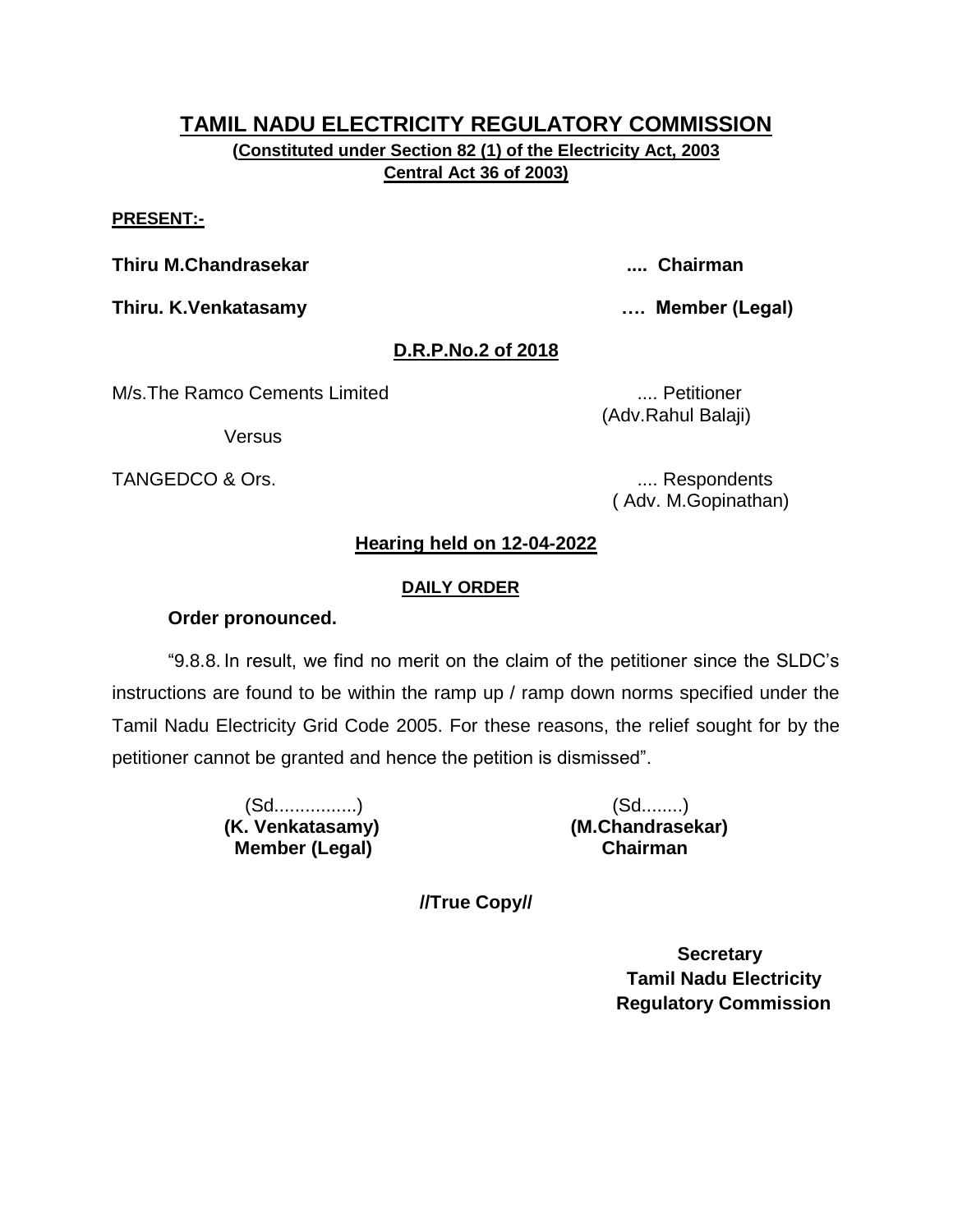**(Constituted under Section 82 (1) of the Electricity Act, 2003 Central Act 36 of 2003)**

#### **PRESENT:-**

**Thiru M.Chandrasekar .... Chairman**

**and**

**Thiru. K.Venkatasamy …. Member (Legal)**

### **D.R.P.No.3 of 2018**

M/s.The Ramco Cements Limited .... Petitioner

**Versus** 

TANGEDCO & Ors.  $\qquad \qquad \ldots$  Respondents

( Adv. M.Gopinathan)

(Adv.Rahul Balaji)

### **Hearing held on 12.04.2022**

#### **DAILY ORDER**

#### **Order pronounced.**

9.8.10. In result, we find no violation of ramp up / ramp down norms stipulated under Tamil Nadu Electricity Grid Code 2005 during the period for which data provided by the petitioner, except in 3 SLDC instructions as stated in para 9.7.5 above. Therefore we can say that almost all the SLDC"s instructions are within the Grid code norms. The power Injected by the petitioner during such three "Instruction period" shall have to be accounted fully and to be paid by the Respondent. Accordingly the prayer of the petitioner is partly allowed.

> (Sd................) (Sd........) **(K. Venkatasamy) (M.Chandrasekar) Member (Legal) Chairman**

**//True Copy//**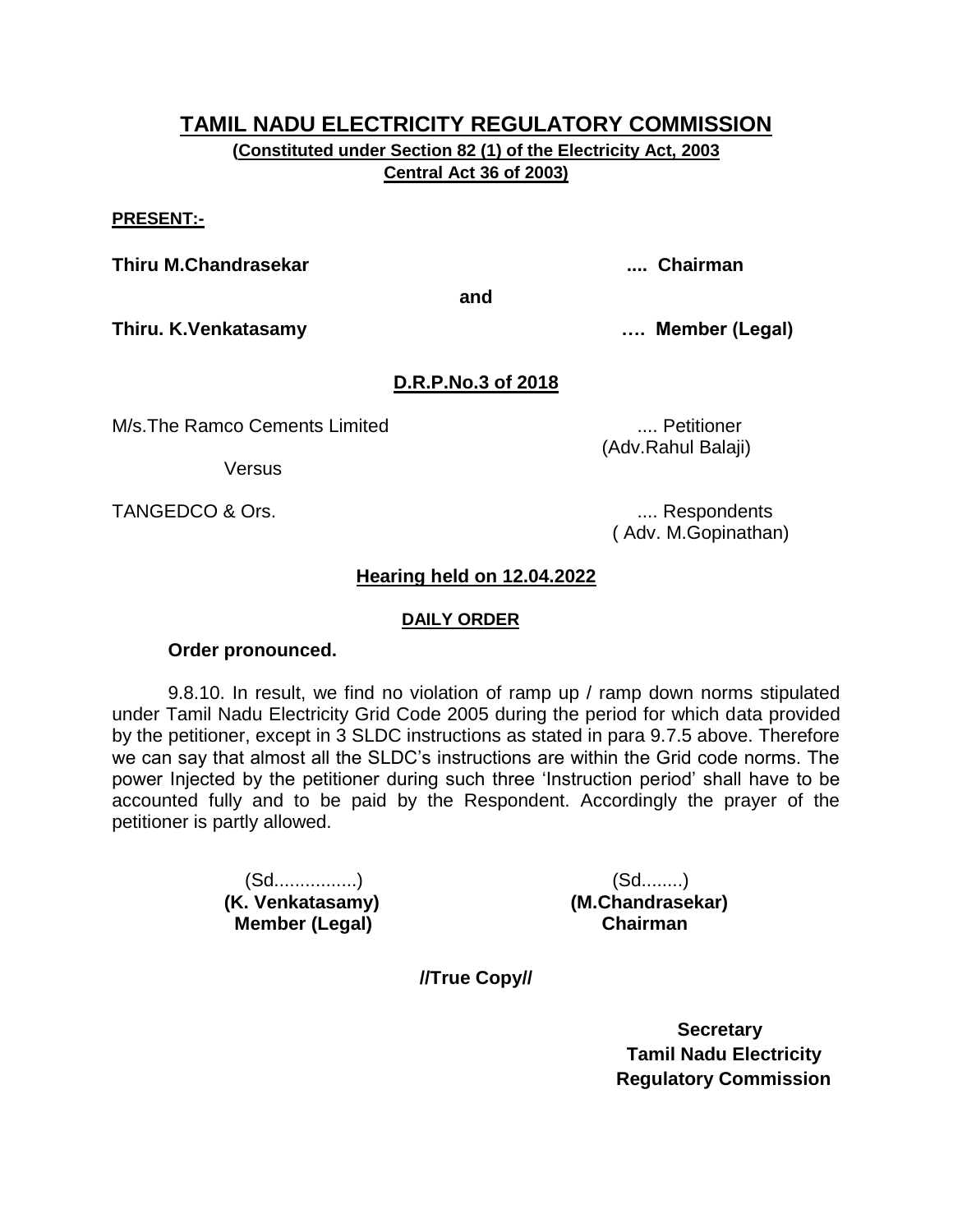**(Constituted under Section 82 (1) of the Electricity Act, 2003 Central Act 36 of 2003)**

#### **PRESENT:-**

#### **Thiru M.Chandrasekar .... Chairman**

**and**

**Thiru. K.Venkatasamy …. Member (Legal)**

**D.R.P.No.16 of 2021**

M/s.Wind Construction Limited ….. Petitioner

Versus

(i) CMD/TANGEDCO & Ors. … Respondents

(Adv.Rahul Balaji)

(Adv.M.Gopinathan)

# **Hearing dated : 12-04-2022**

#### **DAILY ORDER**

#### **Order pronounced.**

*"8.18. In view of the above findings, we hold that though the petitioner is entitled to the claim as prayed for, no relief sought for either in terms of release of dues or in terms of effecting name change can be granted at this stage until, such time the Registrar of Companies issues a name change certificate in favour of the petitioner. This D.R.P. is finally disposed of with the above direction".*

> (Sd................) (Sd........) **(K. Venkatasamy) (M.Chandrasekar) Member (Legal) Chairman**

**//True Copy//**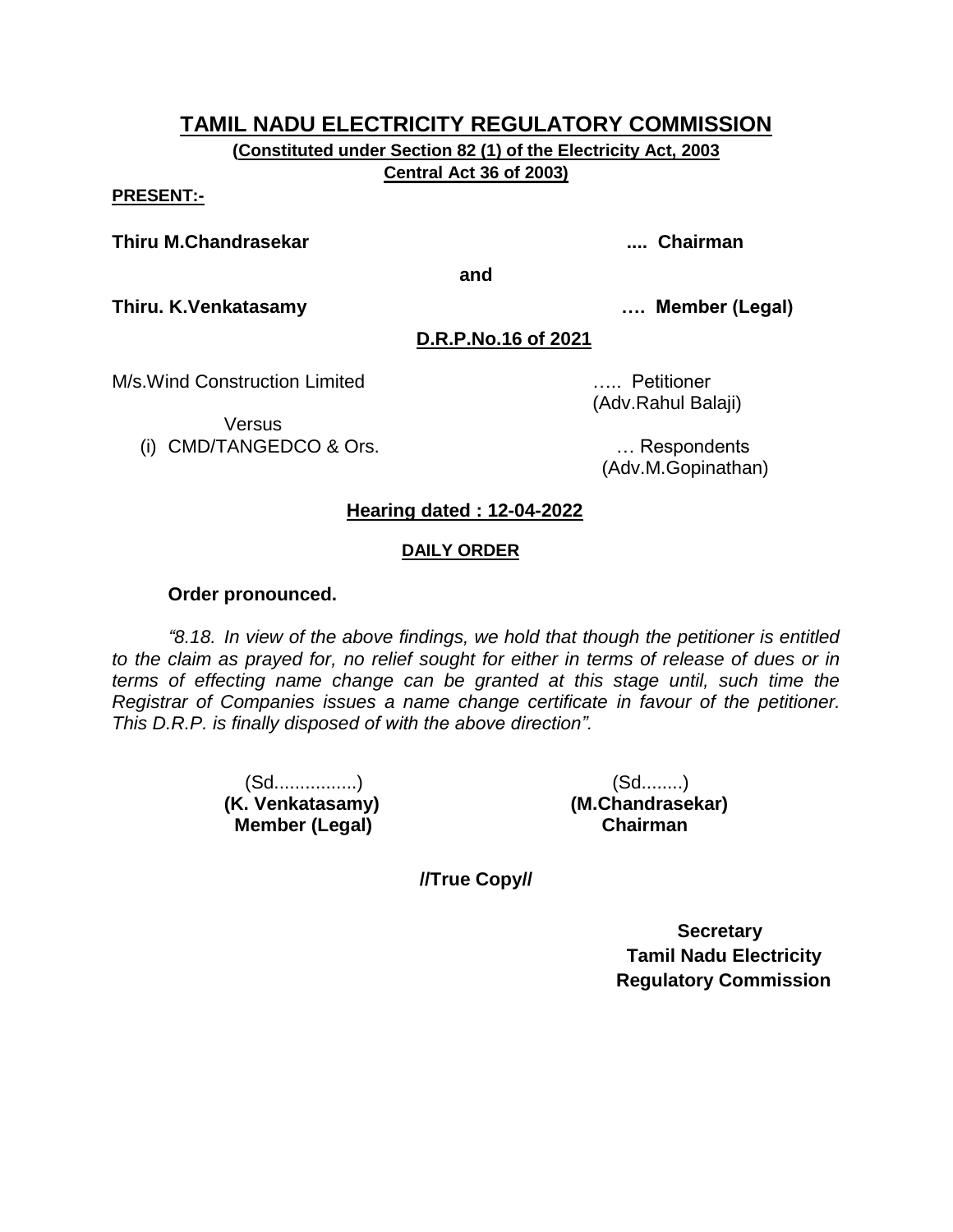**(Constituted under Section 82 (1) of the Electricity Act, 2003 Central Act 36 of 2003)**

**PRESENT:-**

**Thiru M.Chandrasekar .... Chairman**

**Thiru. K.Venkatasamy …. Member (Legal)**

#### **R.P.No.8 of 2021 in D.R.P. No.18 of 2013**

CFC/Deposits & Documentation, TANGEDCO ….. Petitioner

 (Thiru.Richardson Wilson, Addl.Govt.Pleader)

**Versus** 

M/s.ITC Limited **M**/s.ITC Limited (M/s.S.Ramasubramanian & Associates)

# **Hearing dated : 12-04-2022**

#### **DAILY ORDER**

### **Order pronounced.**

"7.18. Further as stated in the impugned order when the Government of Tamil Nadu directed all the generating stations to operate at their maximum capacity to receive the power and at the same time there was allocation of power only to 60% to 70% and load shedding the consumer cannot be peanalized. More importantly when the consumer is not even given 51% of the requirement, the Distribution Licensee cannot expect fulfilment of conditions as required under Rule 3 (1) (a). It hardly matters whether it is a case of third party sale or a case of captive consumer and what matters is whether the Licensee was ready to supply power at all times. When the unindisputable fact in this case is that there was inability to supply power, the review has to fail necessarily and accordingly it fails. With the above observation, this petition is dismissed".

> (Sd............) (Sd........) **(K. Venkatasamy) (M.Chandrasekar) Member (Legal) Chairman**

**//True Copy//**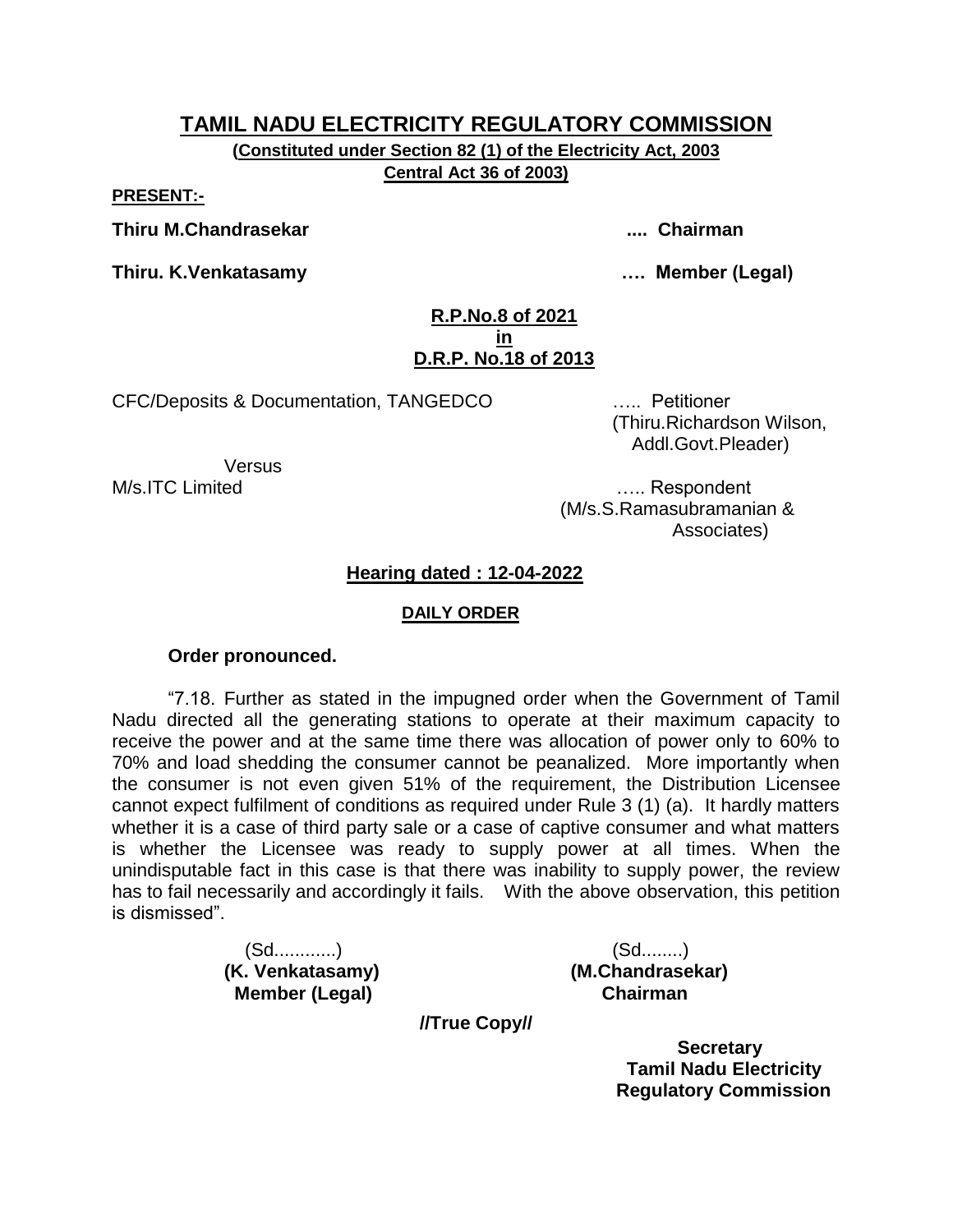**(Constituted under Section 82 (1) of the Electricity Act, 2003 Central Act 36 of 2003)**

**PRESENT:-**

**Thiru M.Chandrasekar .... Chairman**

**and**

**Thiru. K.Venkatasamy …. Member (Legal)**

### **D.R.P.No.10 of 2022**

M/s.OPG Power Generation Pvt. Limited ….. Petitioner

Versus (i) CMD/TANGEDCO & Ors. … Respondents

(Adv.Rahul Balaji)

(Adv.M.Gopinathan)

# **Hearing dated : 12-04-2022**

# **DAILY ORDER**

Thiru.Rahul Balaji, Advocate appeared for the petitioner. Thiru.M.Gopinathan, Standing Counsel for TANGEDCO appeared. Brief arguments heard from the petitioner. Petition admitted. The case is adjourned to 26.04.2022 for filing counter. The counter shall be with reference to the whole petition.

> (Sd................) (Sd........) **(K. Venkatasamy) (M.Chandrasekar) Member (Legal) Chairman**

**//True Copy//**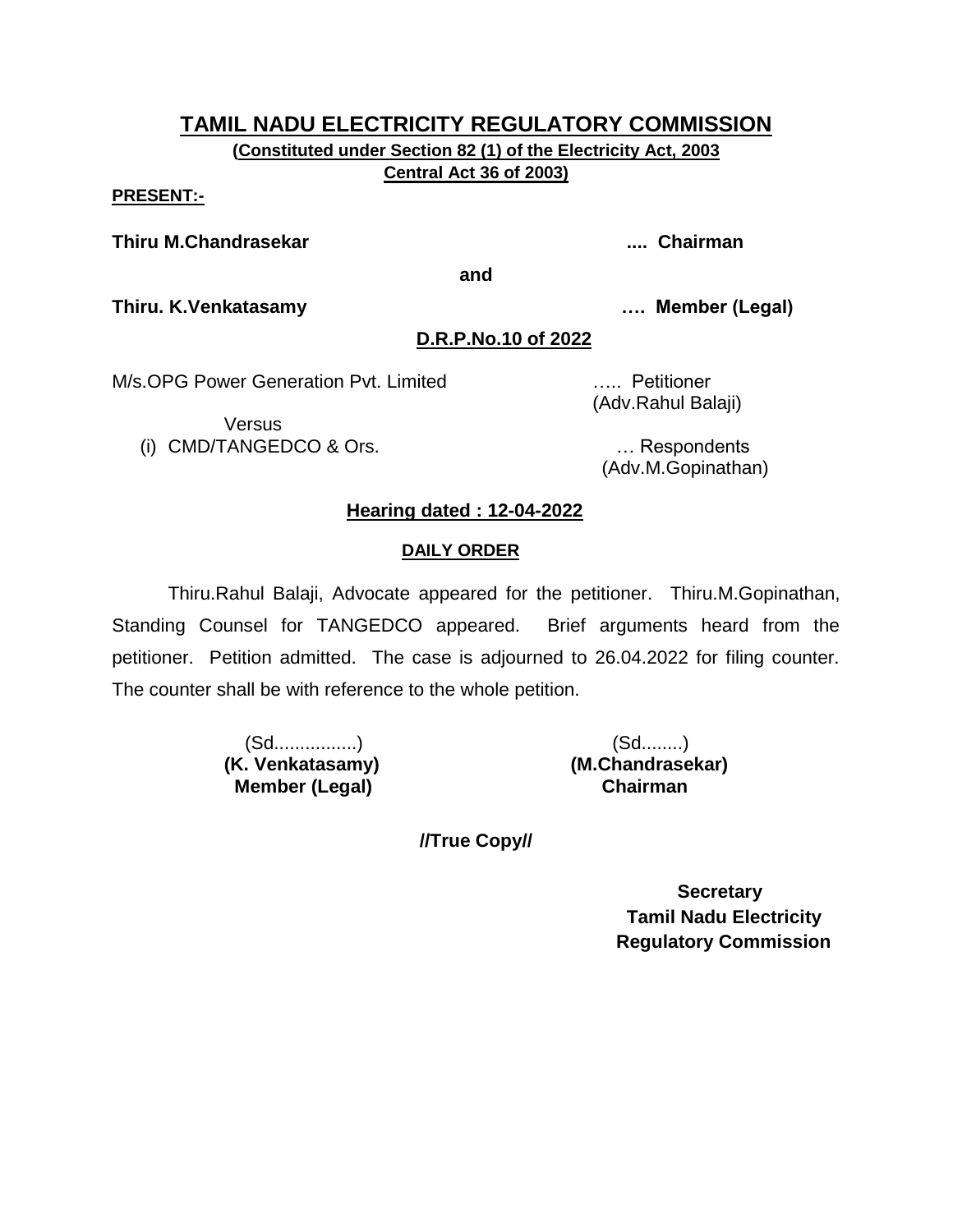**(Constituted under Section 82 (1) of the Electricity Act, 2003 Central Act 36 of 2003)**

#### **PRESENT:-**

#### **Thiru M.Chandrasekar .... Chairman**

**and**

**Thiru. K.Venkatasamy …. Member (Legal)**

#### **M.P.No.13 of 2022**

M/s.Grace Infrastructure Pvt. Limited ….. Petitioner

Versus

(i) CMD/TANGEDCO & Ors. … Respondents

(M/s.Rugan & Arya)

(Adv.M.Gopinathan)

# **Hearing dated : 12-04-2022**

#### **DAILY ORDER**

Thiru.J.Srinivasan, Advocate from M/s.Rugan and Arya appeared for the petitioner. Thiru.M.Gopinathan, Standing Counsel for TANGEDCO appeared. Brief arguments heard from the petitioner. Petition admitted. The case is adjourned to 26.04.2022 for filing counter. Meanwhile 50% of the dues to be paid within 15 days.

> (Sd................) (Sd........) **(K. Venkatasamy) (M.Chandrasekar) Member (Legal)**

**//True Copy//**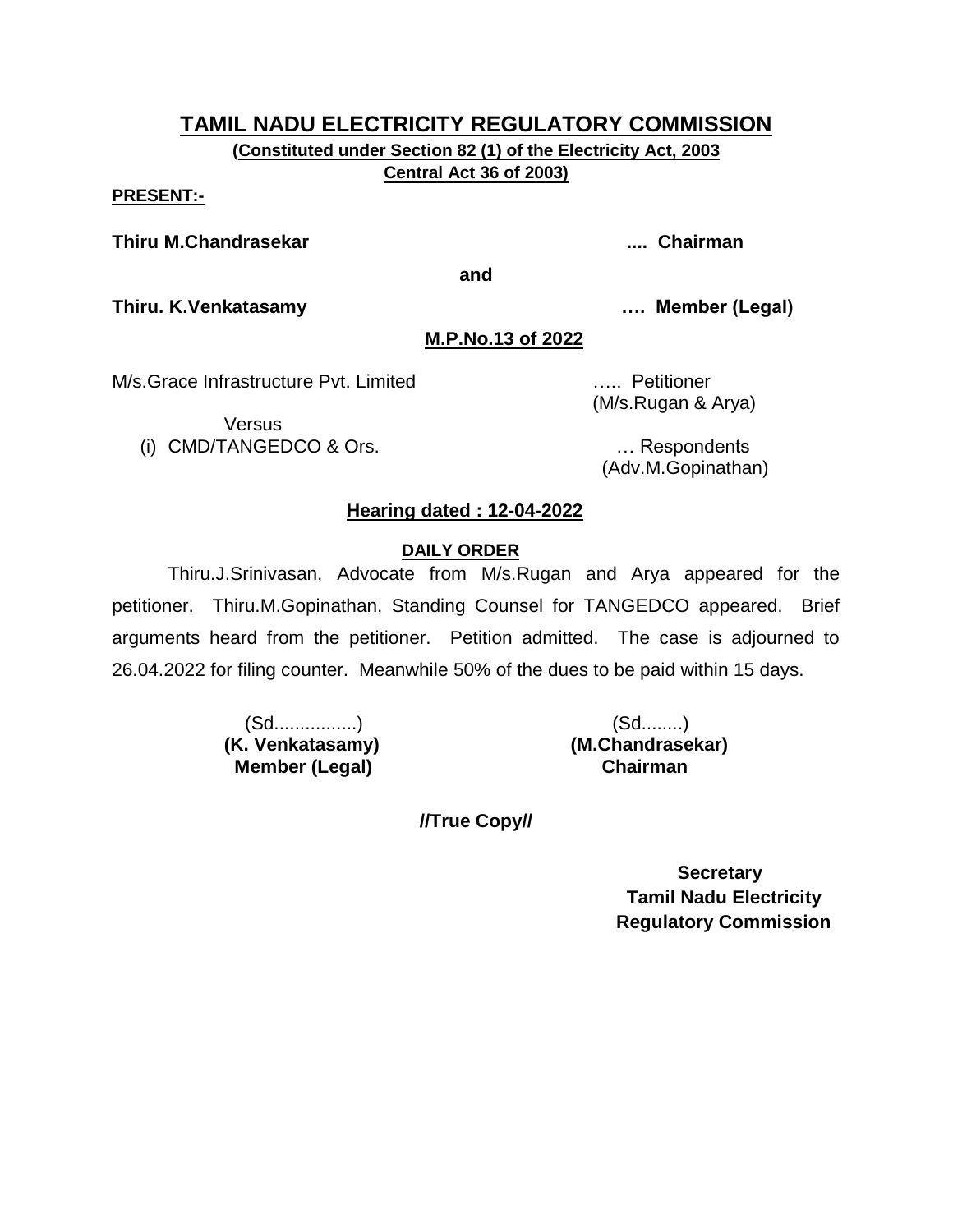**(Constituted under Section 82 (1) of the Electricity Act, 2003 Central Act 36 of 2003)**

**PRESENT:-**

**Thiru M.Chandrasekar .... Chairman**

**and**

**Thiru. K.Venkatasamy …. Member (Legal)**

### **M.P.No.14 of 2022**

CE/Grid Operation, TANTRANSCO … Petitioner

(Adv.V.Anil Kumar)

# **Hearing dated : 12-04-2022**

# **DAILY ORDER**

Thiru.V.Anil Kumar, Standing Counsel for TANTRANSCO appeared. Brief

arguments heard. Petition admitted. Order reserved.

 (Sd................) (Sd........) **(K. Venkatasamy) (M.Chandrasekar) Member (Legal) Chairman**

**//True Copy//**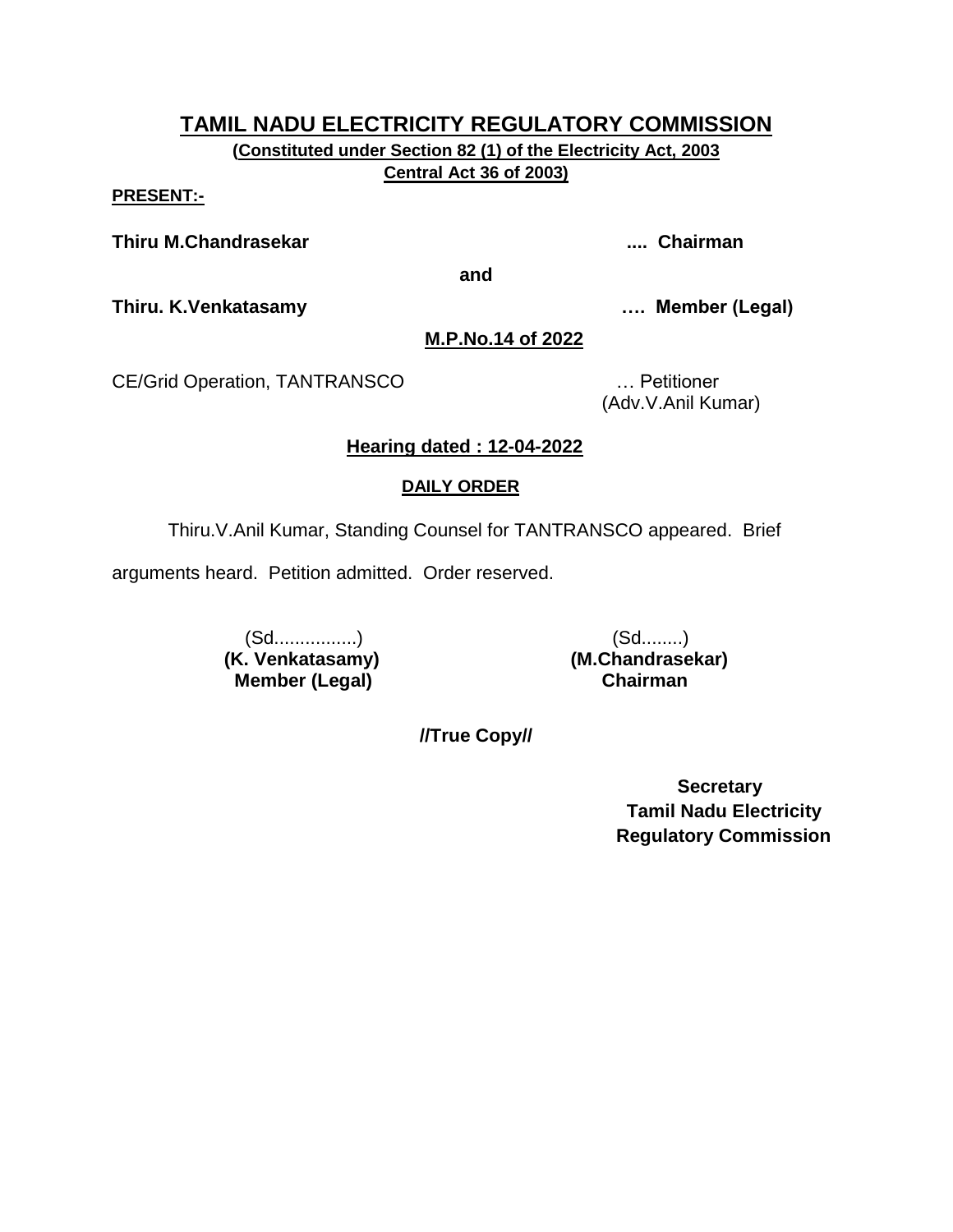**(Constituted under Section 82 (1) of the Electricity Act, 2003 Central Act 36 of 2003)**

#### **PRESENT:-**

**Thiru M.Chandrasekar .... Chairman**

**Thiru. K.Venkatasamy …. Member (Legal)**

#### **D.R.P.No.4 of 2022**

M/s.Sulochana Cotton Spinning Mills Pvt. Limited …. Petitioner

Versus

(i) CE/NCES, TANGEDCO & Ors. … Respondents

(Adv.R.S.Pandiyaraj)

(Adv.M.Gopinathan )

#### **Hearing held on 12-04-2022**

#### **DAILY ORDER**

Thiru.S.P.Parthasarathy, Advocate appeared for the petitioner. Thiru. M.Gopinathan, Standing Counsel appeared for TANGEDCO and sought two weeks time for filing counter. At the request of the respondent side, the case is adjourned to 26.04.2022 for filing counter.

> (Sd................) (Sd........)  **(K. Venkatasamy) (M.Chandrasekar) Member (Legal) Chairman**

**//True Copy//**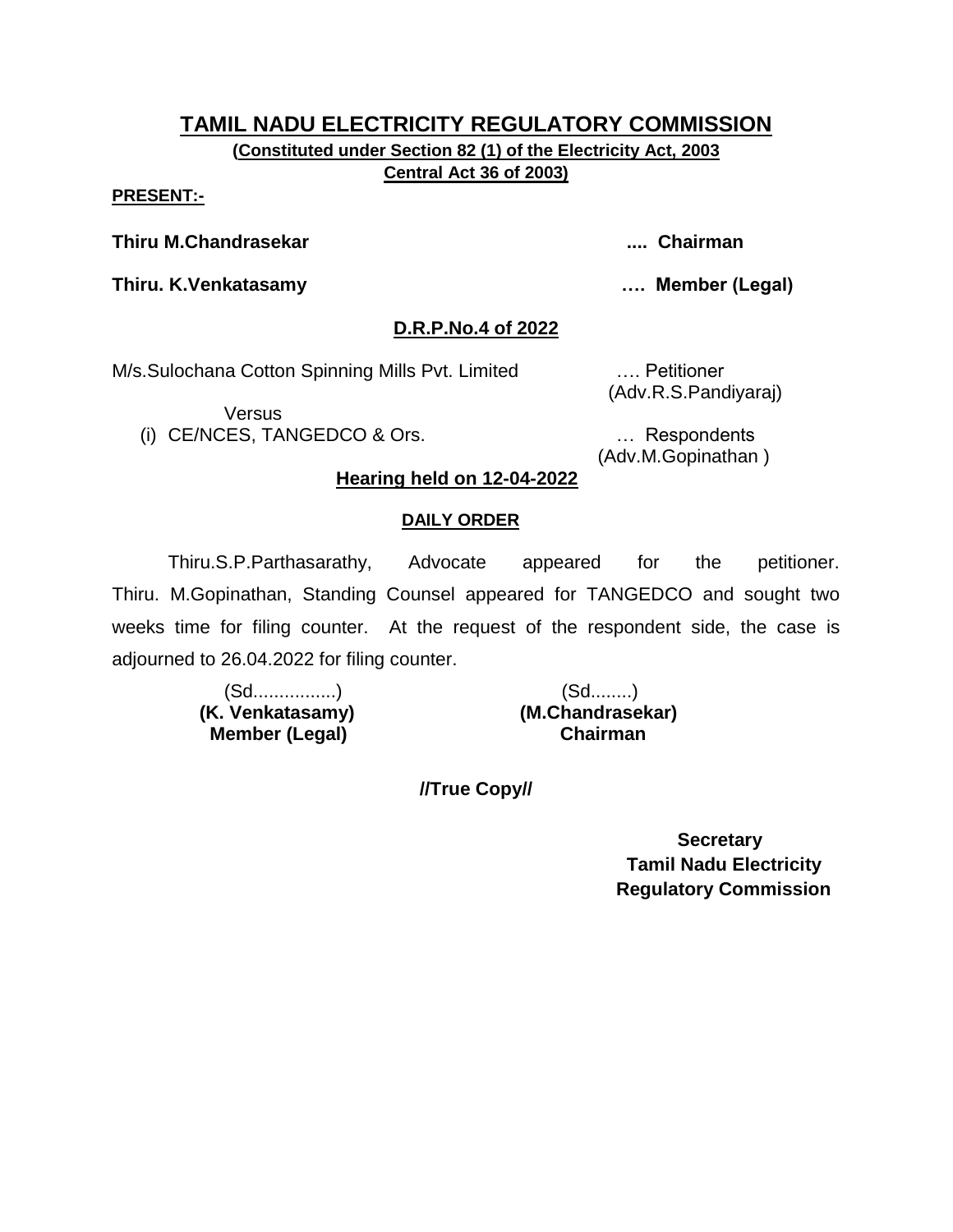**(Constituted under Section 82 (1) of the Electricity Act, 2003 Central Act 36 of 2003)**

#### **PRESENT:-**

**Thiru M.Chandrasekar .... Chairman**

**Thiru. K.Venkatasamy …. Member (Legal)**

#### **D.R.P.No.5 of 2022**

M/s.Sulochana Cotton Spinning Mills Pvt. Limited …. Petitioner

Versus

(i) CE/NCES, TANGEDCO & Ors. … Respondents

(Adv.R.S.Pandiyaraj)

(Adv.M.Gopinathan )

#### **Hearing held on 12-04-2022**

#### **DAILY ORDER**

Thiru.S.P.Parthasarathy, Advocate appeared for the petitioner. Thiru. M.Gopinathan, Standing Counsel appeared for TANGEDCO and sought two weeks time for filing counter. At the request of the respondent side, the case is adjourned to 26.04.2022 for filing counter.

> (Sd................) (Sd........)  **(K. Venkatasamy) (M.Chandrasekar) Member (Legal) Chairman**

**//True Copy//**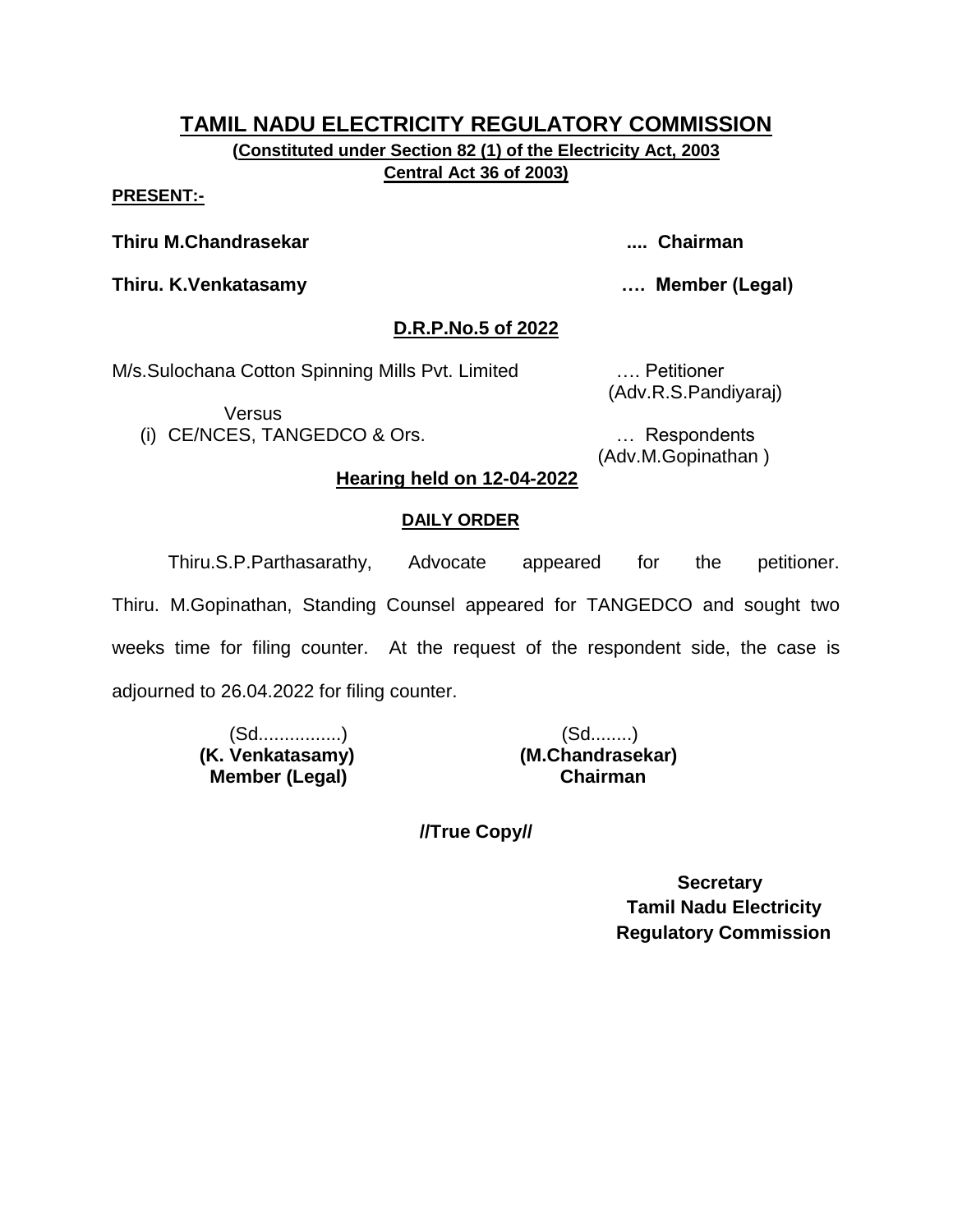**(Constituted under Section 82 (1) of the Electricity Act, 2003 Central Act 36 of 2003)**

#### **PRESENT:-**

**Thiru M.Chandrasekar .... Chairman**

**Thiru. K.Venkatasamy …. Member (Legal)**

#### **D.R.P.No.6 of 2022**

M/s.Hindustan Textiles …. Petitioner

Versus

(i) CE/NCES, TANGEDCO & Ors. … Respondents

(Adv.R.S.Pandiyaraj)

(Adv.M.Gopinathan )

#### **Hearing held on 12-04-2022**

#### **DAILY ORDER**

Thiru.S.P.Parthasarathy, Advocate appeared for the petitioner. Thiru. M.Gopinathan, Standing Counsel appeared for TANGEDCO and sought two weeks time for filing counter. At the request of the respondent side, the case is adjourned to 26.04.2022 for filing counter.

> (Sd................) (Sd........)  **Member (Legal) Chairman**

 **(K. Venkatasamy) (M.Chandrasekar)**

**//True Copy//**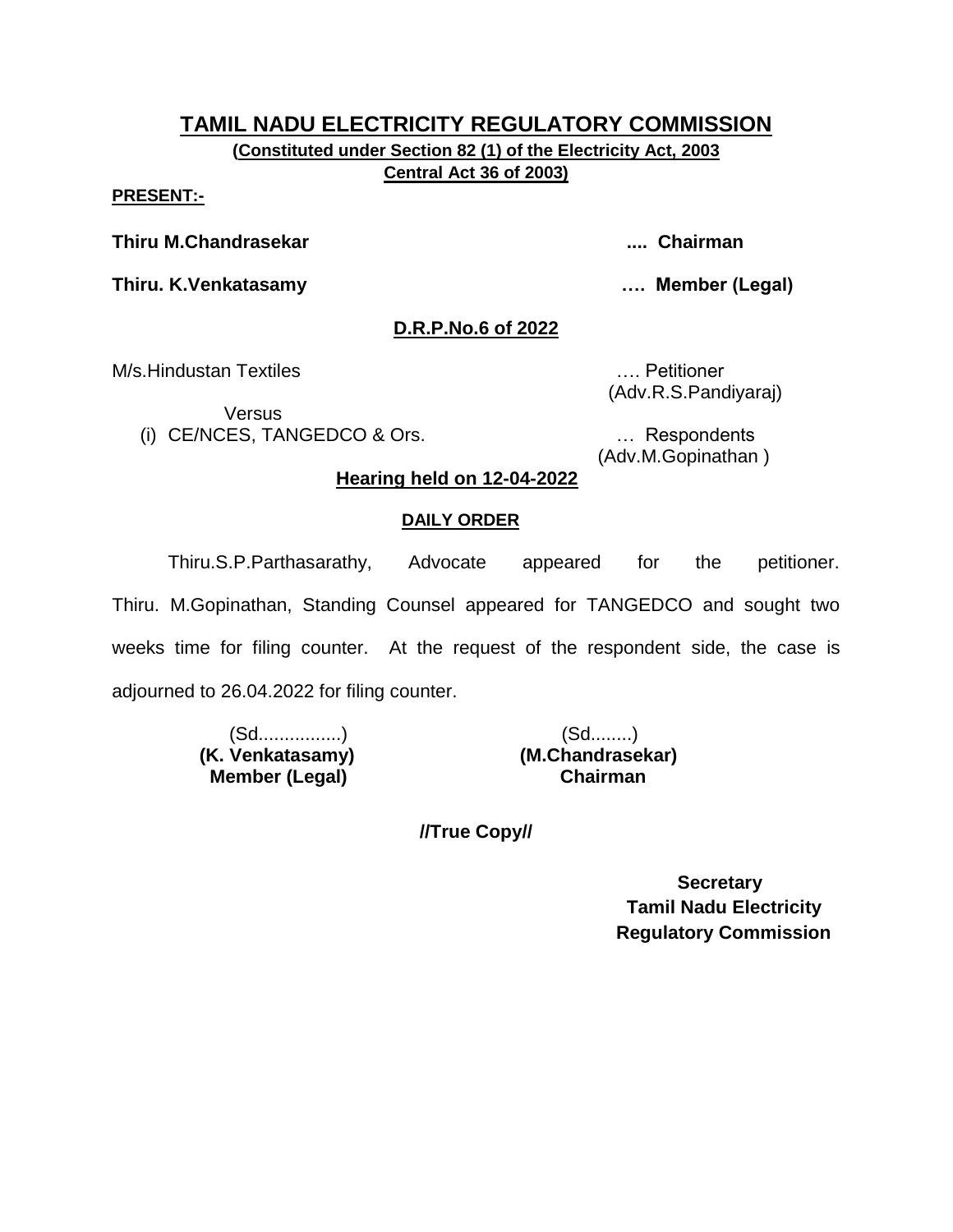**(Constituted under Section 82 (1) of the Electricity Act, 2003 Central Act 36 of 2003)**

#### **PRESENT:-**

**Thiru M.Chandrasekar .... Chairman**

**Thiru. K.Venkatasamy …. Member (Legal)**

### **D.R.P.No.7 of 2022**

M/s.Arkay Energy (Rameswaram) Limited …. Petitioner

Versus

(i) Principal Secretary to Govt., Energy Dept., GoTN

(ii) CMD/TANGEDCO … Respondents

(Adv.Anirudh Krishnan)

(Adv.M.Gopinathan)

# **Hearing held on 12-04-2022**

### **DAILY ORDER**

Thiru.Mohith, Advocate appeared for the petitioner. Thiru. M.Gopinathan, Standing Counsel appeared for TANGEDCO and sought two weeks time for filing counter. At the request of the respondent side, the case is adjourned to 26.04.2022 for filing counter.

> **(K. Venkatasamy) (M.Chandrasekar) Member (Legal) Chairman**

(Sd................) (Sd........)

**//True Copy//**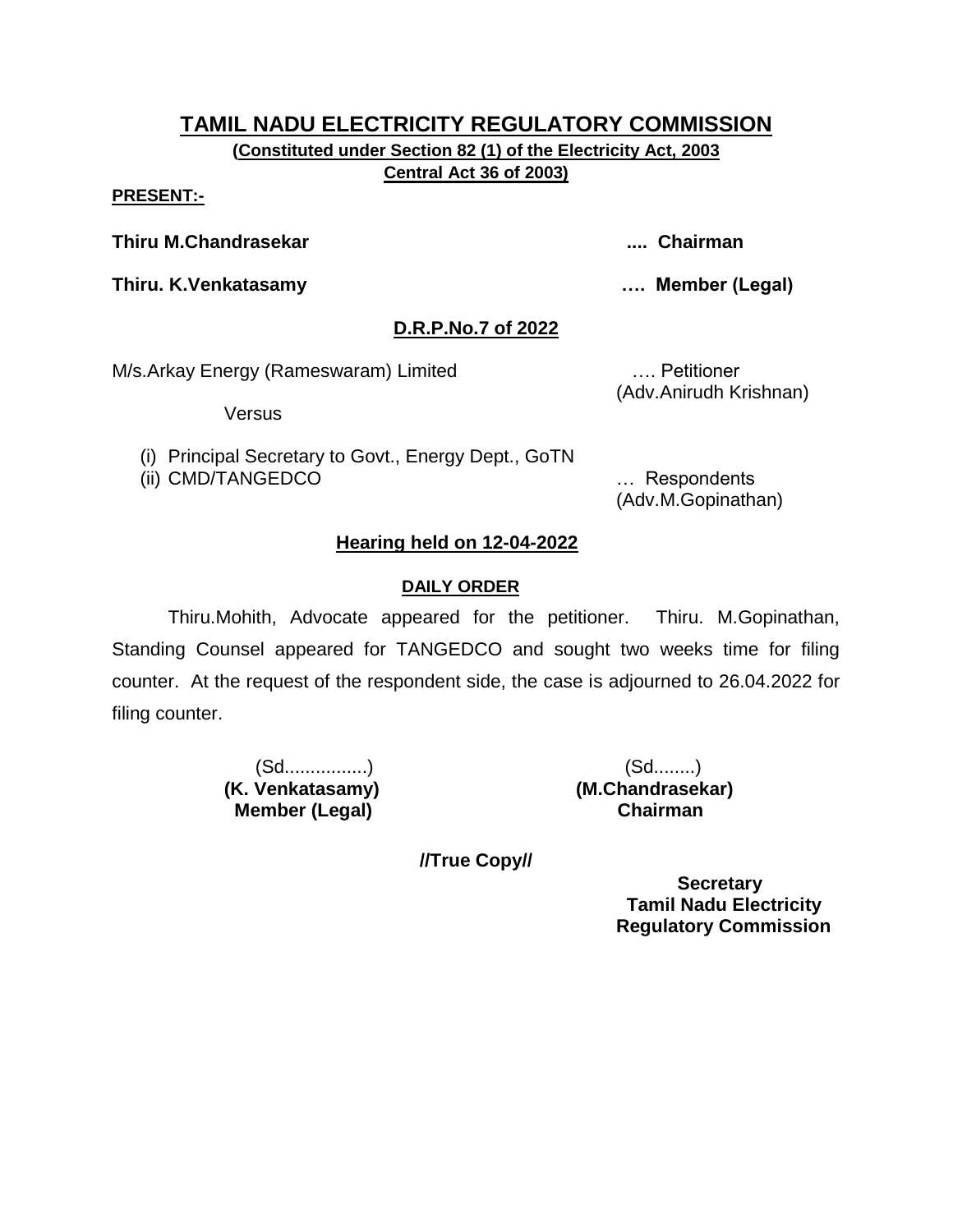**(Constituted under Section 82 (1) of the Electricity Act, 2003 Central Act 36 of 2003)**

#### **PRESENT:-**

**Thiru M.Chandrasekar .... Chairman**

**and**

**Thiru. K.Venkatasamy …. Member (Legal)**

#### **D.R.P.No.8 of 2022**

M/s.Solitaire BTN Solar Pyt. Limited **Example 2018** 1.... Petitioner

**Versus** 

(i) CMD/TANGEDCO

(ii) CE/NCES, TANGEDCO ….. Respondents

(M/s.HSA Advocates)

(Adv.M.Gopinathan)

#### **Hearing held on 12-04-2022**

#### **DAILY ORDER**

The Advocate from M/s.HSA Advocates appeared for the petitioner. Thiru.M.Gopinathan, Standing Counsel for TANGEDCO appeared and sought time for filing counter. The counsel for the petitioner sought direction for payment of Rs.3.50 crores to which the counsel for the respondent responded by saying that 75% of the dues have already been settled and counter is required to be filed whether the claim is to be paid or not and sought time for filing counter. At the request of the respondent side, the case is adjourned to 26.04.2022 for filing counter.

> (Sd................) (Sd........) **(K. Venkatasamy) (M.Chandrasekar) Member (Legal)**

**//True Copy//**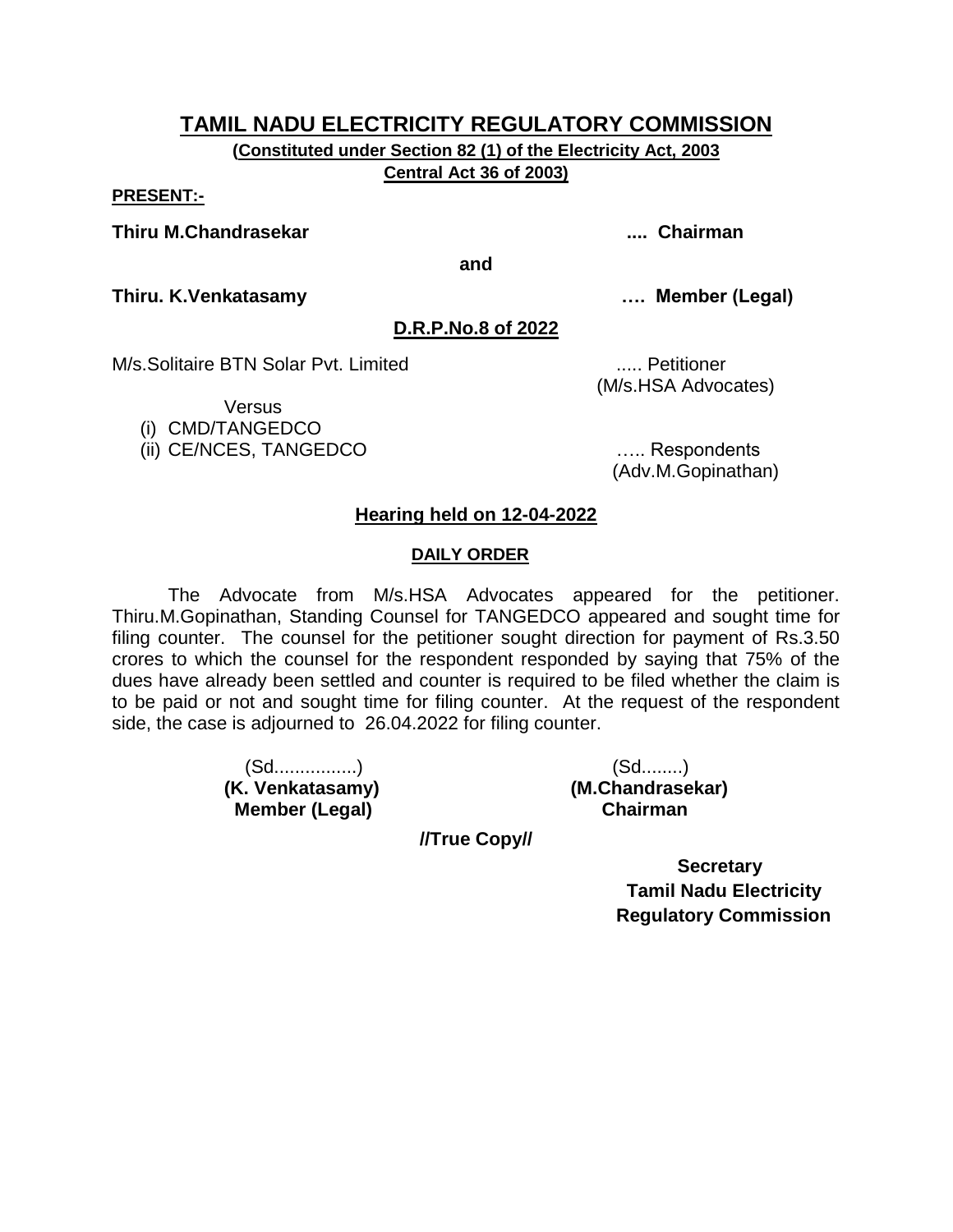**(Constituted under Section 82 (1) of the Electricity Act, 2003 Central Act 36 of 2003)**

**PRESENT:-**

**Thiru M.Chandrasekar .... Chairman**

**Thiru. K.Venkatasamy …. Member (Legal)**

#### **R.P.No.2 of 2022 in D.R.P.No.27 of 2013**

M/s.Techno Electric & Engg. Co. Limited .... Petitioner

(Adv. Rahul Balaji )

**Versus** 

(i) CMD/TANGEDCO

(ii) CMD/TANTRANSCO …. Respondents (Adv.M.Gopinathan for TANGEDCO & Adv.V.Anil Kumar for TANTRANSCO)

# **Hearing held on 12-04-2022**

# **DAILY ORDER**

Thiru.Rahul Balaji, Advocate appeared for the petitioner. Thiru.M.Gopinathan, Standing Counsel for TANGEDCO appeared and sought one week time for filing counter. The case is adjourned to 19-04-2022 for filing counter on the admissibility of the petition as well as merits.

> (Sd............) (Sd........)  **Member (Legal) Chairman**

**(K. Venkatasamy) (M.Chandrasekar)**

**//True Copy//**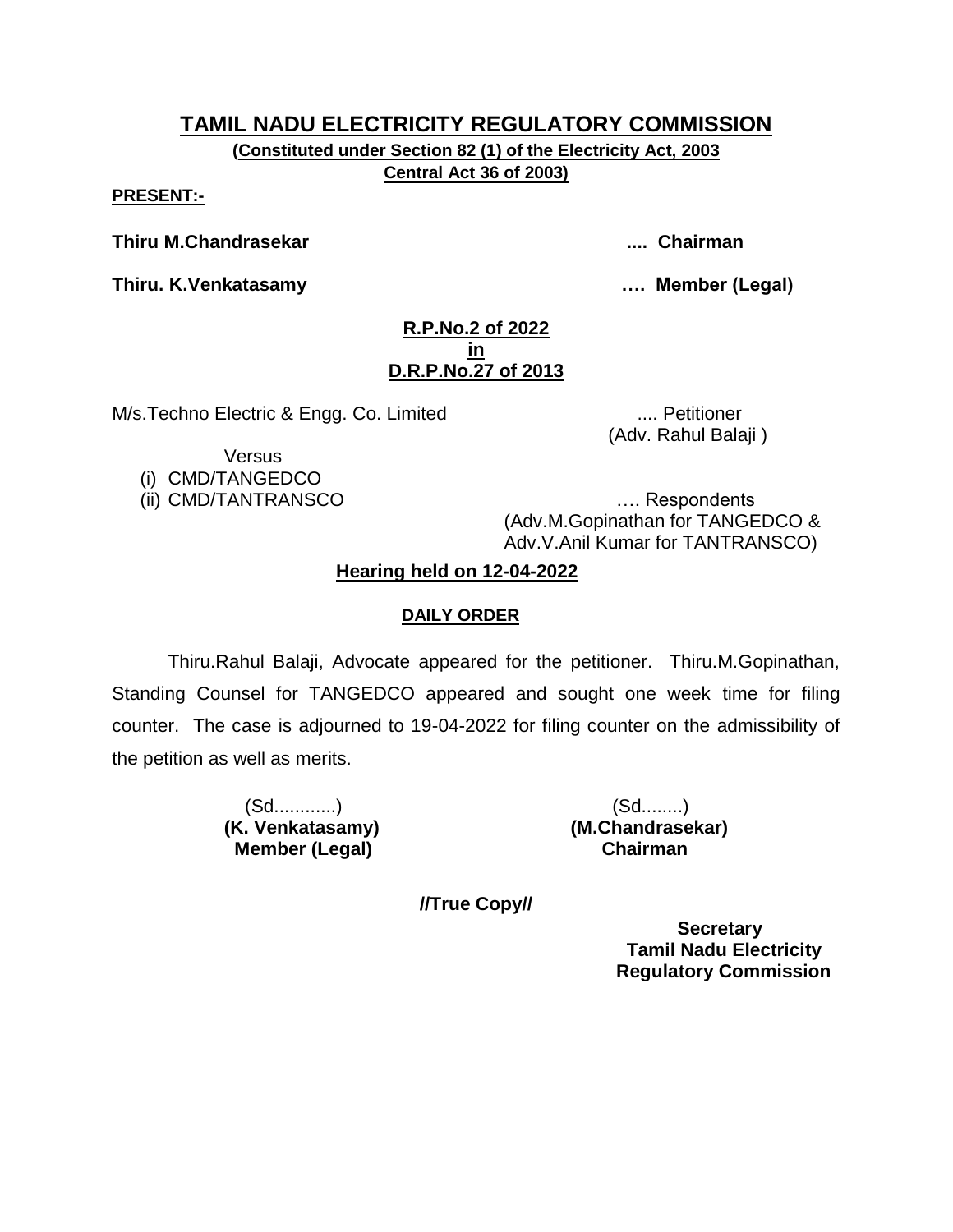**(Constituted under Section 82 (1) of the Electricity Act, 2003 Central Act 36 of 2003)**

#### **PRESENT:-**

**Thiru M.Chandrasekar .... Chairman**

**Thiru. K.Venkatasamy …. Member (Legal)**

# **D.R.P. No.18 of 2021**

M/s.Amarjothi Spinning Mills Limited ….. Petitioner

(Adv. R.S.Pandiyaraj)

**Versus** (i) CMD/TANGEDCO & Ors. ….. Respondents

(Adv.M.Gopinathan)

# **Hearing dated : 12-04-2022**

# **DAILY ORDER**

Thiru.S.P.Parthasarathy, Advocate appeared for the petitioner and sought time for filing rejoinder. Thiru.M.Gopinathan, Standing Counsel for TANGEDCO appeared. At the request of the petitioner side, the case is adjourned to 26.04.2022 for filing rejoinder.

> (Sd............) (Sd........) **Member (Legal)**

**(K. Venkatasamy) (M.Chandrasekar)**

**//True Copy//**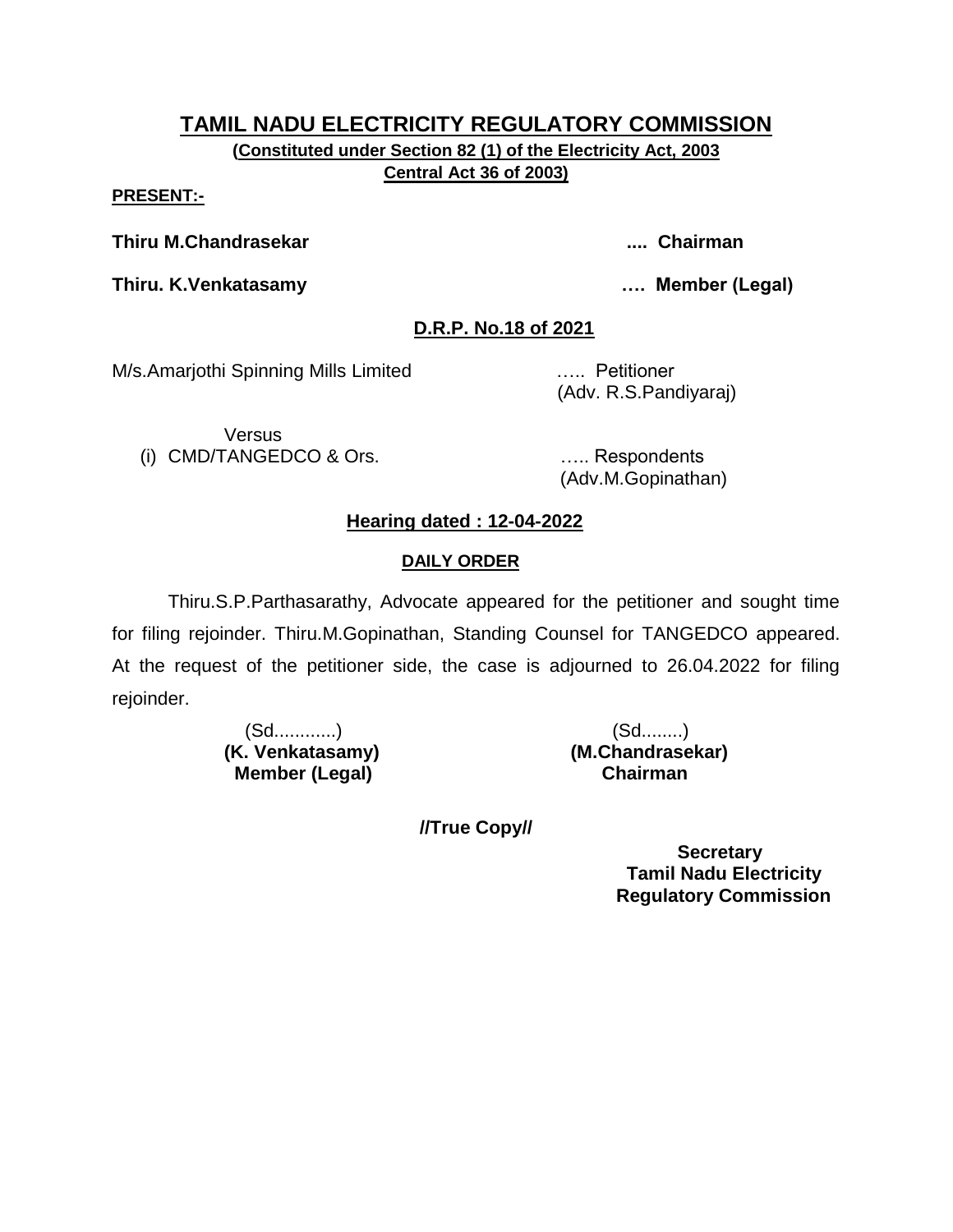**(Constituted under Section 82 (1) of the Electricity Act, 2003 Central Act 36 of 2003)**

#### **PRESENT:-**

**Thiru M.Chandrasekar .... Chairman**

**Thiru. K.Venkatasamy …. Member (Legal)**

# **D.R.P.No.1 of 2022**

M/s. Velathal Spinning Mills Pvt. Limited .... Petitioner

Versus

i) CMD / TANGEDCO & Ors. **Example 20** in the second control of the second control of the second control of the second control of the second control of the second control of the second control of the second control of the s

(Adv.R.S.Pandiyaraj )

(Adv.M.Gopinathan)

# **Hearing held on 12-04-2022**

# **DAILY ORDER**

Thiru.S.P.Parthasarathy, Advocate appeared for the petitioner and sought time for filing rejoinder. Thiru.M.Gopinathan, Standing Counsel for TANGEDCO appeared. At the request of the petitioner side, the case is adjourned to 26.04.2022 for filing

rejoinder.

 (Sd............) (Sd........)  **Member (Legal) Chairman**

**(K. Venkatasamy) (M.Chandrasekar)**

**//True Copy//**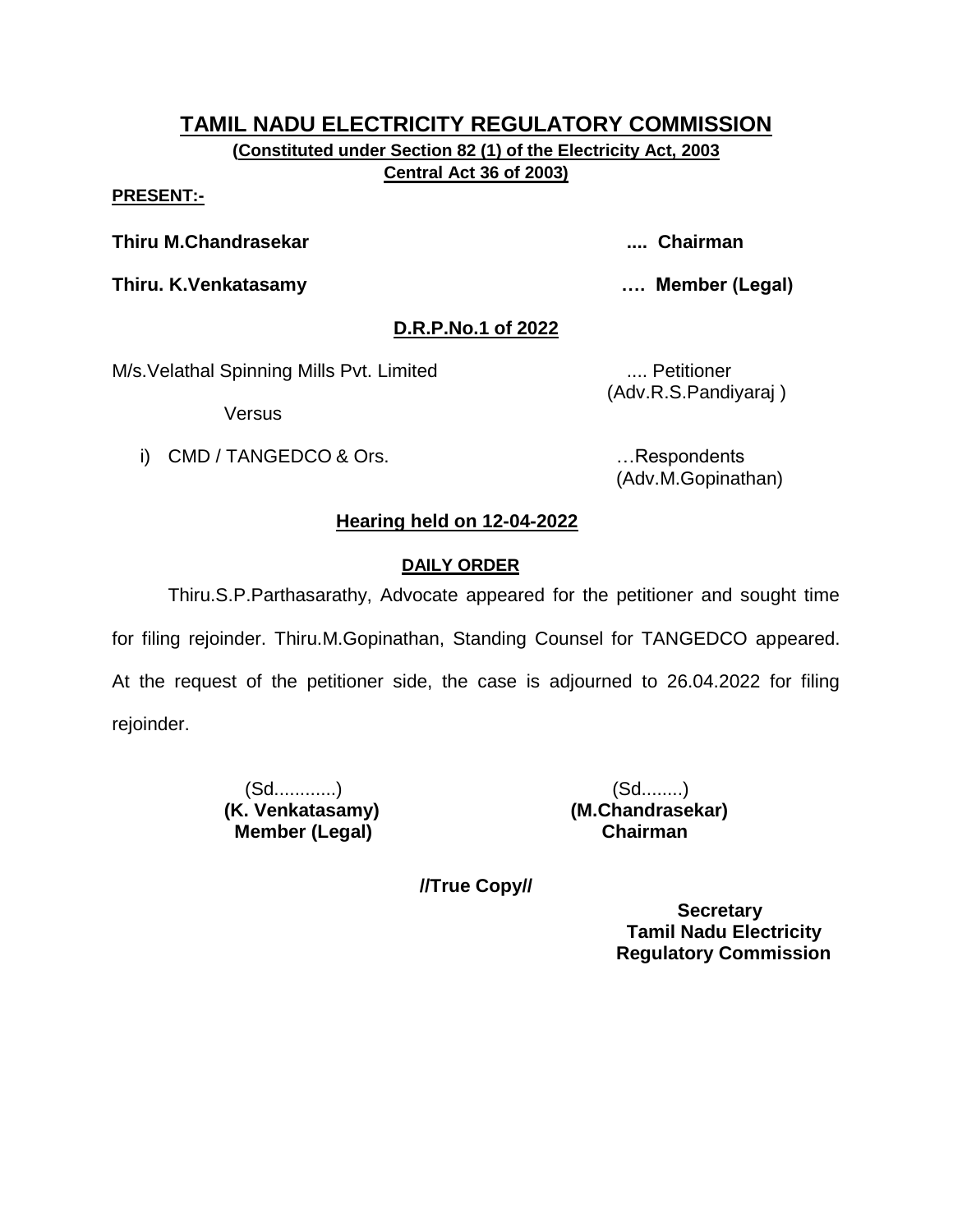**(Constituted under Section 82 (1) of the Electricity Act, 2003 Central Act 36 of 2003)**

**PRESENT:-**

**Thiru M.Chandrasekar .... Chairman**

**Thiru. K.Venkatasamy …. Member (Legal)**

#### **M.P.No.9 of 2022**

CFC/Regulatory Cell, TANGEDCO ……… Petitioner

(Adv.M.Gopinathan)

### **Hearing held on 12-04-2022**

#### **DAILY ORDER**

Thiru.M.Gopinathan, Standing Counsel for TANGEDCO appeared. Brief arguments heard. Commission observed that approval for capital expenditure sought is very high compared to what has been accomplished in the previous years. Schemes worth Rs.3000 crores in this petition are for conversion of OH to UG TANGEDCO is directed to scrutinize the proposals in a comprehensive manner considering duration of the projects, urgency, ability to complete within time schedules, availability of funds, rate of return and revise CIP to the extent that is feasible for completion while adhering to directions issued in the previous capital investment plan. The case is adjourned to 10.05.2022 for further hearing.

> (Sd................) (Sd........) **Member (Legal)**

 **(K. Venkatasamy) (M.Chandrasekar)**

**//True Copy//**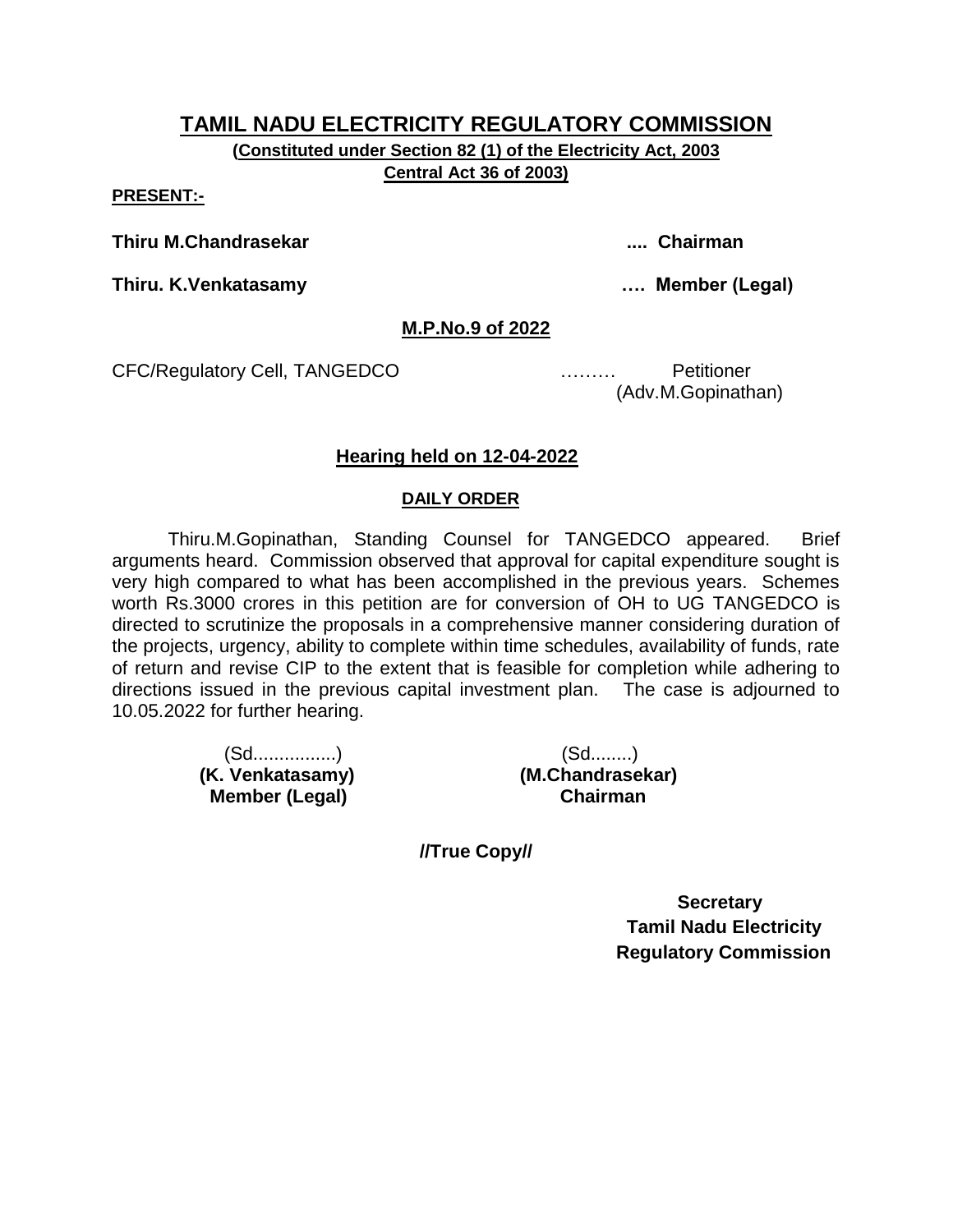**(Constituted under Section 82 (1) of the Electricity Act, 2003 Central Act 36 of 2003)**

**PRESENT:-**

**Thiru M.Chandrasekar .... Chairman**

**and**

**Thiru. K.Venkatasamy …. Member (Legal)**

# **M.P.No.12 of 2022**

CE/PPP, TANGEDCO .....Petitioner

(Adv.M.Gopinathan)

# **Hearing held on 12-04-2022**

# **DAILY ORDER**

Thiru.M.Gopinathan, Standing Counsel for TANGEDCO appeared. Brief

arguments heard. The case is adjourned to 19.04.2022 for further hearing. Meanwhile,

Registry to study the proposal.

 (Sd................) (Sd........) **(K. Venkatasamy) (M.Chandrasekar) Member (Legal) Chairman**

**//True Copy//**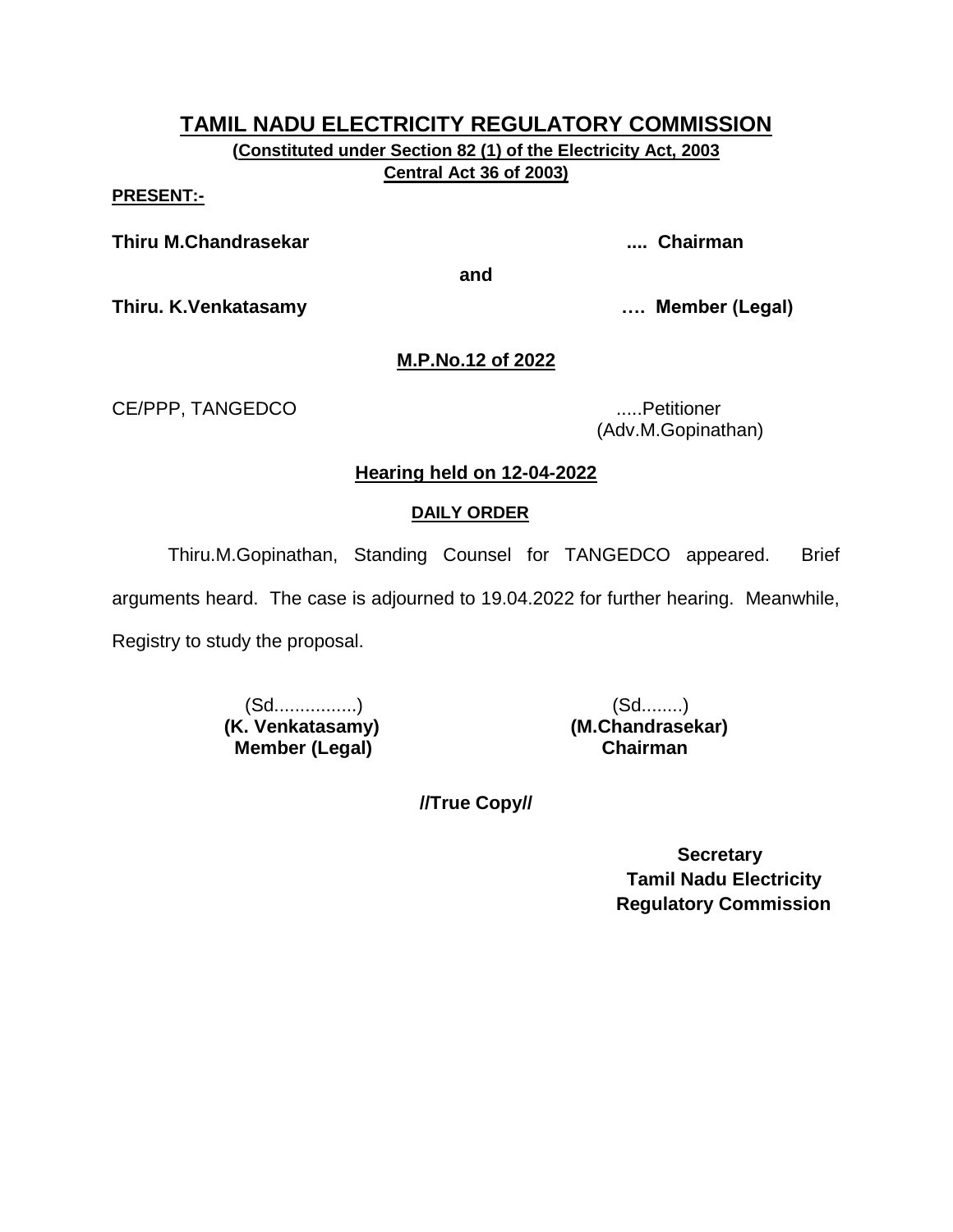**(Constituted under Section 82 (1) of the Electricity Act, 2003 Central Act 36 of 2003)**

#### **PRESENT:-**

**Thiru M.Chandrasekar .... Chairman**

**Thiru. K.Venkatasamy …. Member (Legal)**

# **D.R.P.No.1 of 2019**

M/s.Rajshree Sugars & Chemicals Limited .... Petitioner

Versus

TANGEDCO & Ors. .... Respondents

(Adv.Rahul Balaji)

( Adv. M.Gopinathan)

# **Hearing held on 12.04.2022**

# **DAILY ORDER**

Thiru.Rahul Balaji, Advocate appeared for the petitioner. Thiru.N.C.Ramesh, Senior Advocate appeared for TANGEDCO and sought time for arguments. At the request of the TANGEDCO side, the case is adjourned to 19.04.2022 for arguments of the respondent.

> (Sd............) (Sd........) **(K. Venkatasamy) (M.Chandrasekar) Member (Legal) Chairman**

**//True Copy//**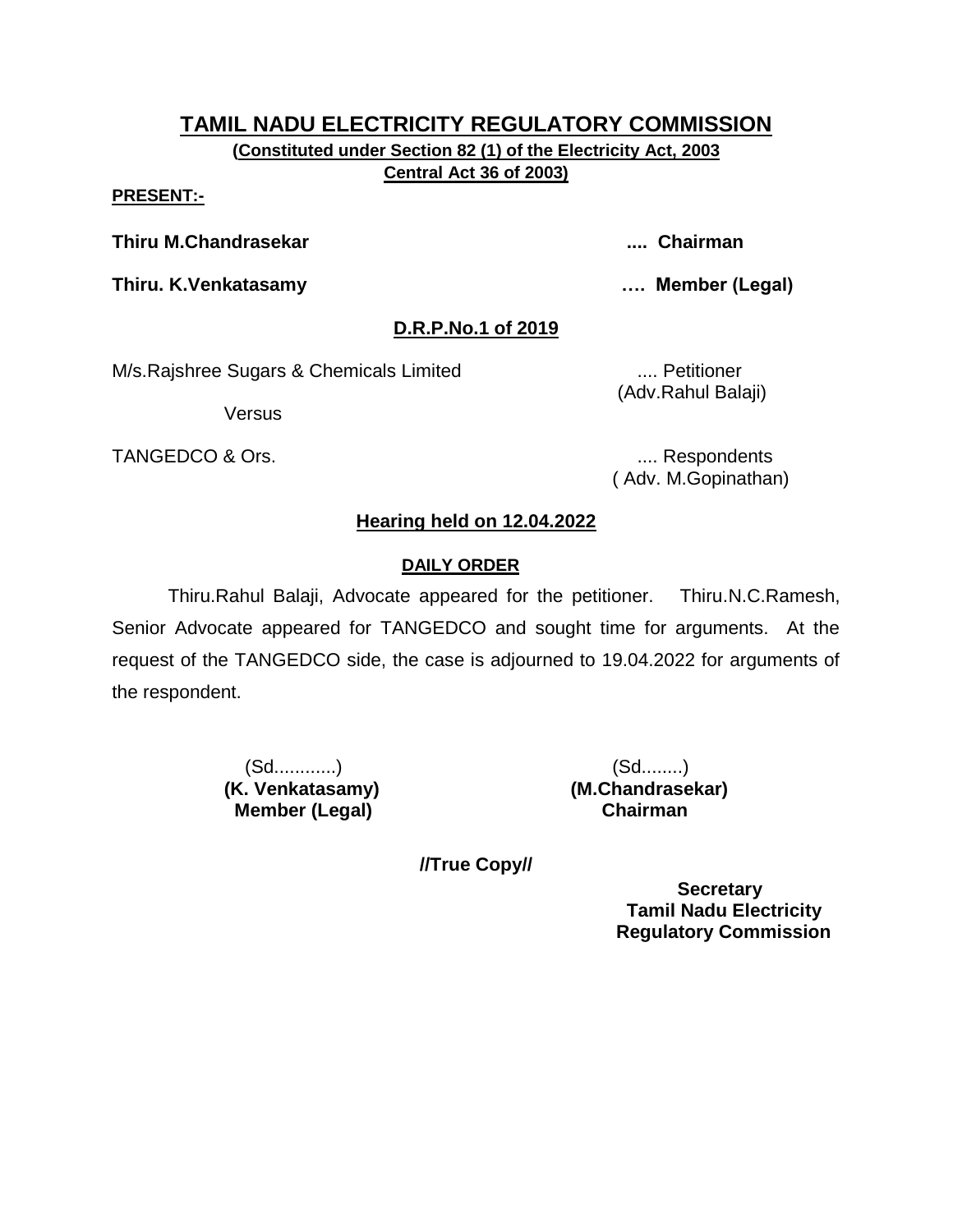**(Constituted under Section 82 (1) of the Electricity Act, 2003 Central Act 36 of 2003)**

#### **PRESENT:-**

**Thiru M.Chandrasekar .... Chairman**

**Thiru. K.Venkatasamy …. Member (Legal)**

# **D.R.P.No.2 of 2019**

M/s.Rajshree Sugars & Chemicals Limited .... Petitioner

(Adv.Rahul Balaji)

**Versus** 

TANGEDCO & Ors. .... Respondents

( Adv. M.Gopinathan)

# **Hearing held on 12.04.2022**

# **DAILY ORDER**

Thiru.Rahul Balaji, Advocate appeared for the petitioner. Thiru.N.C.Ramesh, Senior Advocate appeared for TANGEDCO and sought time for arguments. At the request of the TANGEDCO side, the case is adjourned to 19.04.2022 for arguments of the respondent.

> (Sd............) (Sd........) **(K. Venkatasamy) (M.Chandrasekar) Member (Legal) Chairman**

**//True Copy//**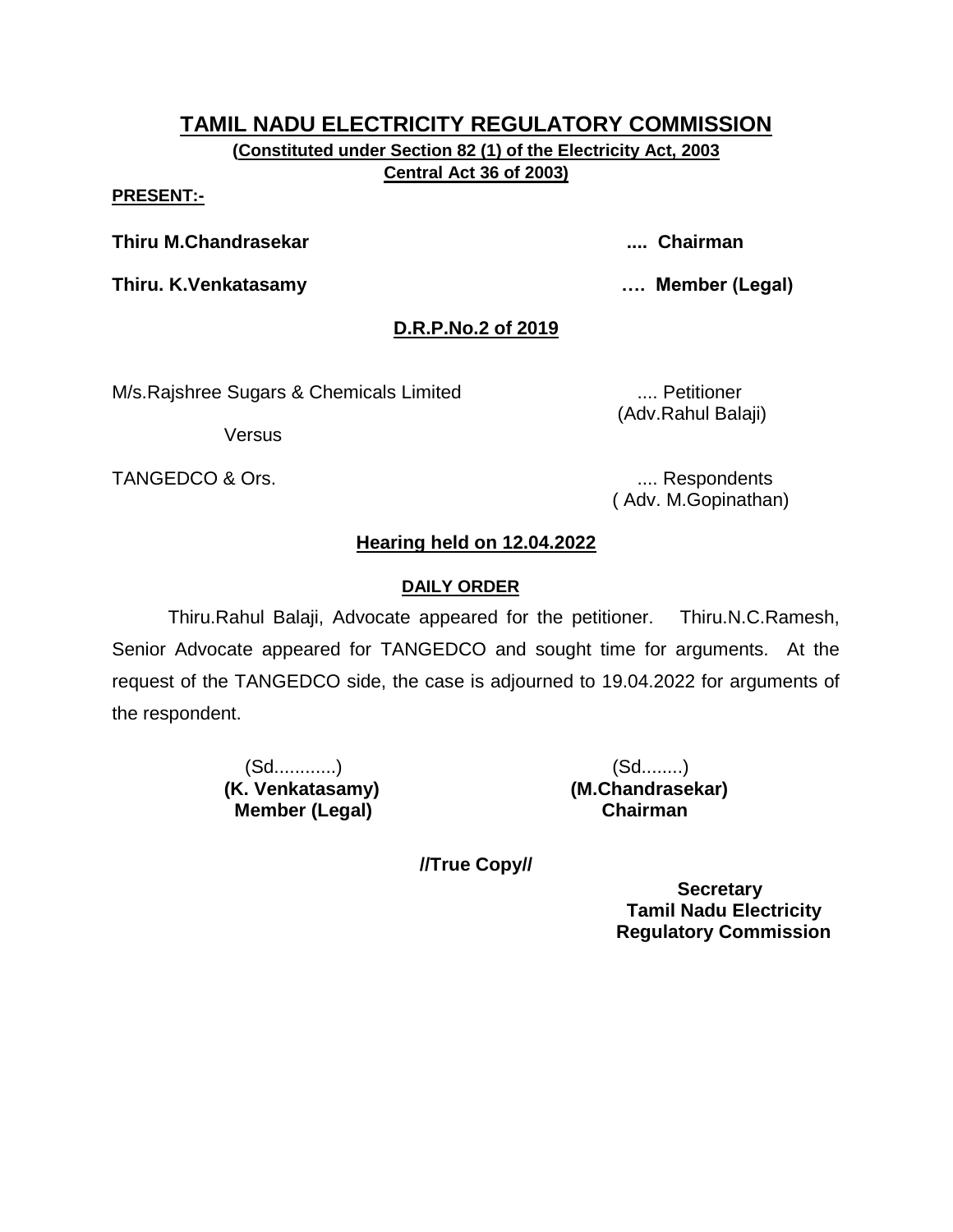**(Constituted under Section 82 (1) of the Electricity Act, 2003 Central Act 36 of 2003)**

#### **PRESENT:-**

**Thiru M.Chandrasekar .... Chairman**

**Thiru. K.Venkatasamy …. Member (Legal)**

# **D.R.P.No.4 of 2019**

M/s.Rajshree Sugars & Chemicals Limited .... Petitioner

Versus

TANGEDCO & Ors. .... Respondents

(Adv.Rahul Balaji)

( Adv. M.Gopinathan)

# **Hearing held on 12.04.2022**

# **DAILY ORDER**

Thiru.Rahul Balaji, Advocate appeared for the petitioner. Thiru.N.C.Ramesh, Senior Advocate appeared for TANGEDCO and sought time for arguments. At the request of the TANGEDCO side, the case is adjourned to 19.04.2022 for arguments of the respondent.

> (Sd............) (Sd........) **(K. Venkatasamy) (M.Chandrasekar) Member (Legal) Chairman**

**//True Copy//**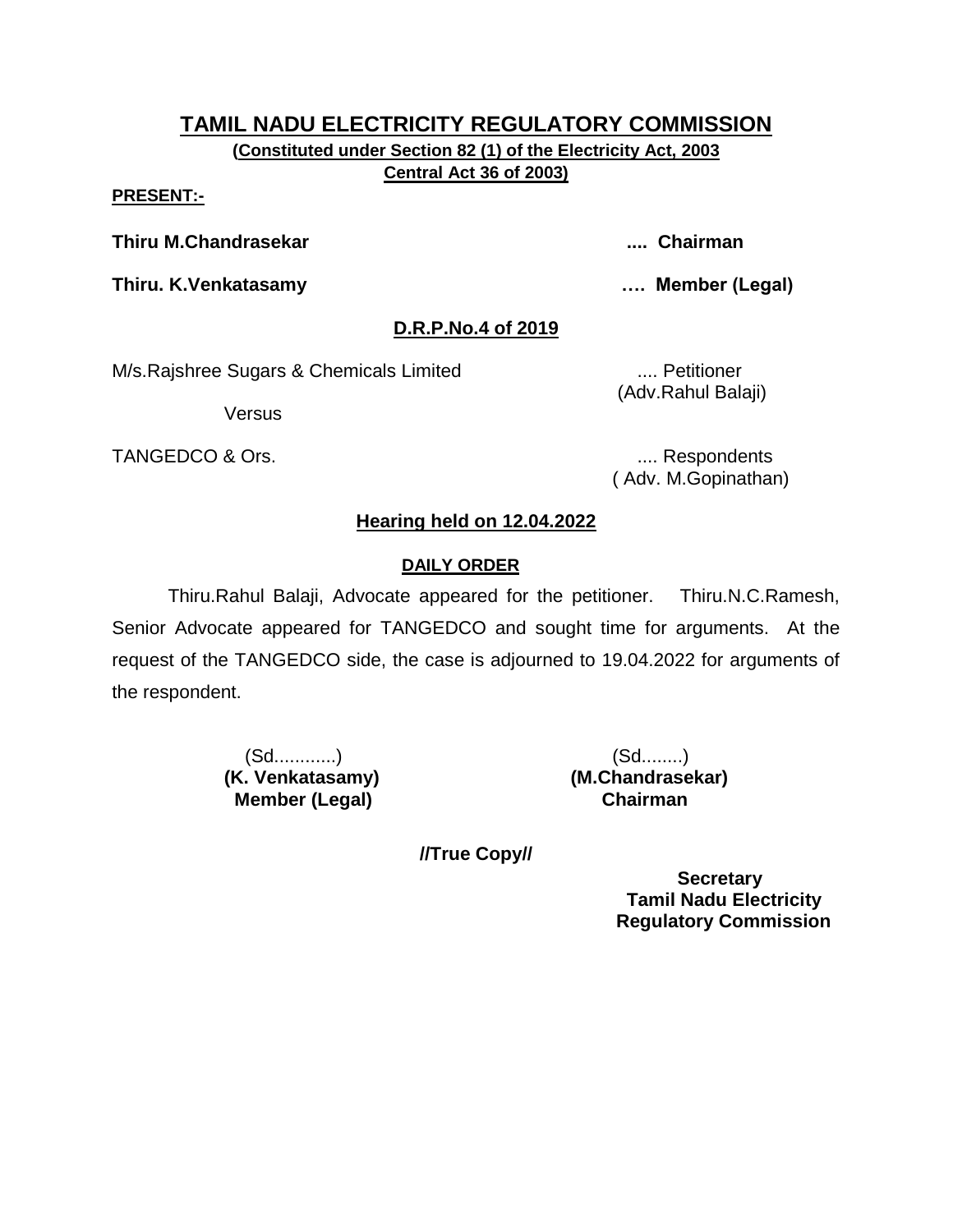**(Constituted under Section 82 (1) of the Electricity Act, 2003 Central Act 36 of 2003)**

**PRESENT:-**

**Thiru M.Chandrasekar .... Chairman**

**Thiru. K.Venkatasamy …. Member (Legal)**

# **D.R.P.No.13 of 2021**

M/s.EID Parry (India) Limited .... Petitioner

Versus

i) CMD / TANGEDCO

ii) CFC/Revenue, TANGEDCO …Respondents

(Adv. Rahul Balaji)

(Adv.M.Gopinathan)

# **Hearing held on 12-04-2022**

# **DAILY ORDER**

Thiru.Rahul Balaji, Advocate appeared for the petitioner. Thiru.N.C.Ramesh, Senior Advocate appeared for TANGEDCO and sought time for arguments. At the request of the TANGEDCO side, the case is adjourned to 19.04.2022 for arguments of the respondent.

> (Sd............) (Sd........) **(K. Venkatasamy) (M.Chandrasekar) Member (Legal) Chairman**

**//True Copy//**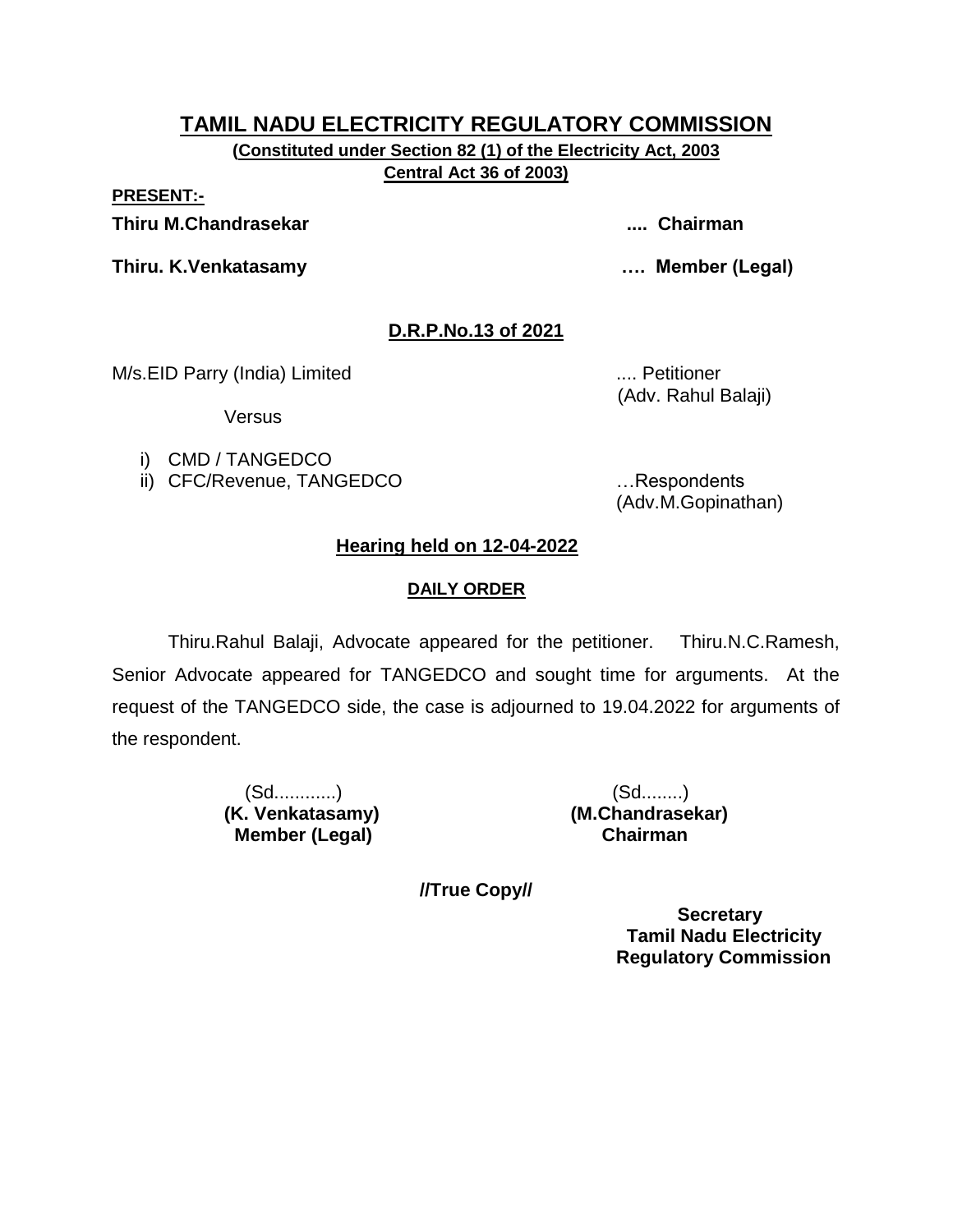**(Constituted under Section 82 (1) of the Electricity Act, 2003 Central Act 36 of 2003)**

**PRESENT:-**

**Thiru M.Chandrasekar .... Chairman**

**Thiru. K.Venkatasamy …. Member (Legal)**

### **D.R.P.No.5 of 2021**

M/s.Arkay Energy (Rameswaram) Limited ….. Petitioner

Versus (i) CMD/TANGEDCO & Ors. … Respondents

(Adv.Anirudh Krishnan)

(Adv.M.Gopinathan)

# **Hearing dated : 12-04-2022**

#### **DAILY ORDER**

Thiru.M.S.Krishnan, Senior Advocate appeared for the petitioner and submitted that counter needs to be filed by TANGEDCO. Thiru.N.C.Ramesh, Senior Advocate appeared for TANGEDCO and undertook to file the detailed counter before the next hearing. At the request of the petitioner side, the case is adjourned to 07.06.2022 for filing detailed counter and for arguments of the petitioner.

> (Sd................) (Sd........)  **(K. Venkatasamy) (M.Chandrasekar) Member (Legal) Chairman**

**//True Copy//**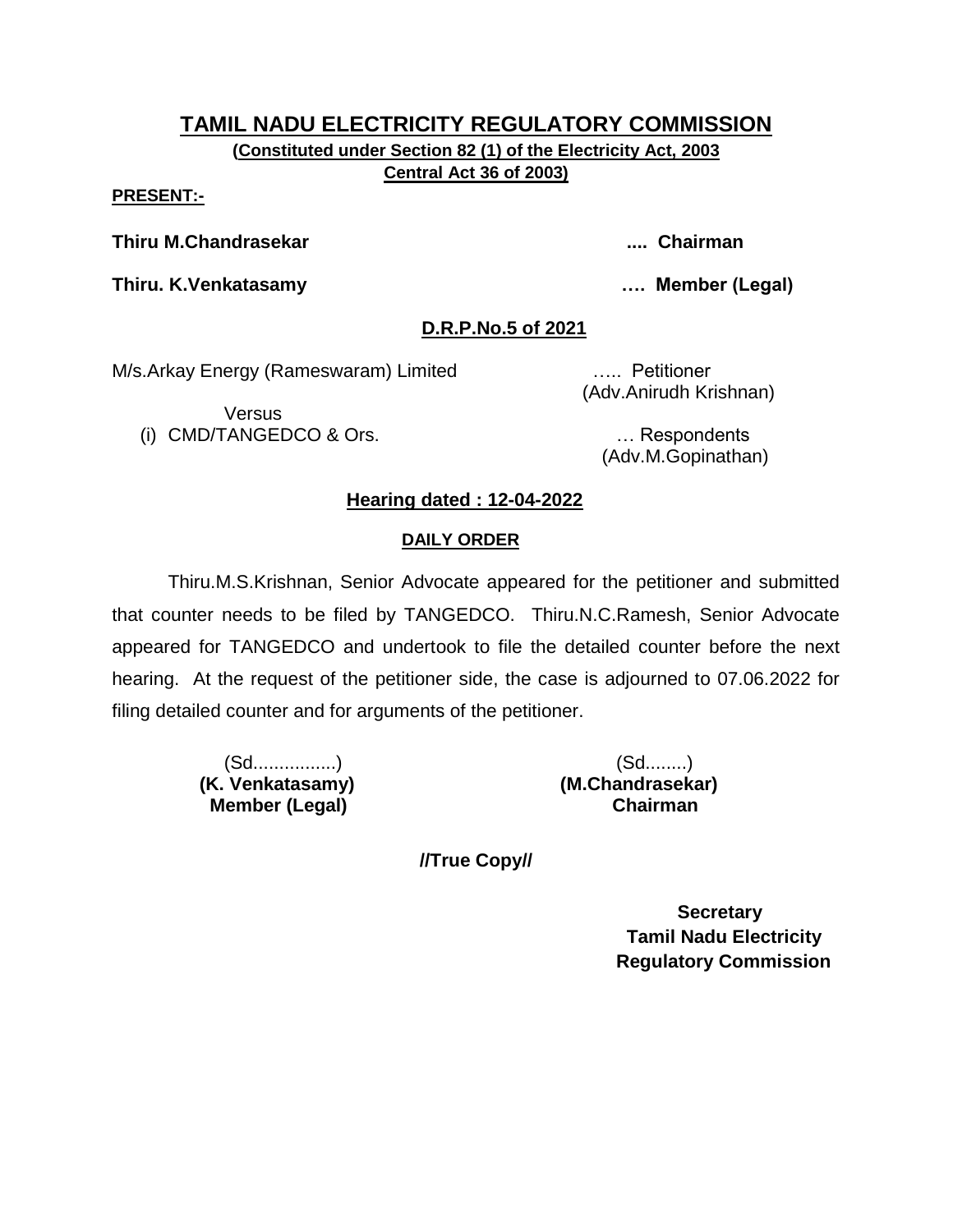**(Constituted under Section 82 (1) of the Electricity Act, 2003 Central Act 36 of 2003)**

**PRESENT:-**

**Thiru M.Chandrasekar .... Chairman**

**Thiru. K.Venkatasamy …. Member (Legal)**

# **D.R.P.No.17 of 2021**

M/s.Dharani Sugars and Chemicals Limited …. Petitioner

Versus CMD/TANGEDCO & Ors. …. Respondents

(Adv.Rahul Balaji)

(Adv.M.Gopinathan)

# **Hearing held on 12-04-2022**

# **DAILY ORDER**

Thiru.Rahul Balaji, Advocate appeared for the petitioner. Thiru.N.C.Ramesh, Senior Advocate appeared for TANGEDCO and sought short adjournment. At the request of the petitioner side, the case is adjourned to 07.06.2022 for arguments.

> (Sd............) (Sd........) **(K. Venkatasamy) (M.Chandrasekar) Member (Legal) Chairman**

**//True Copy//**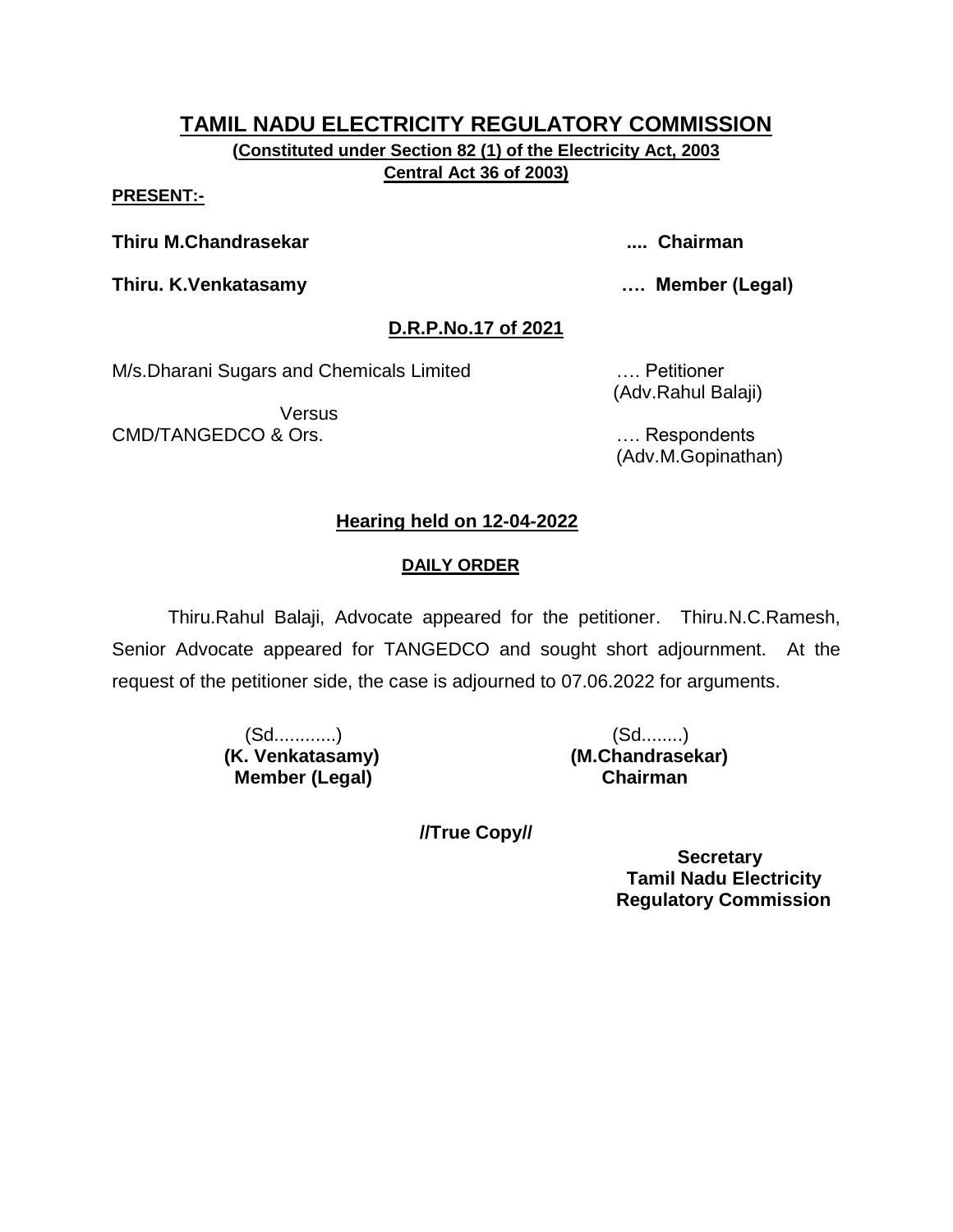**(Constituted under Section 82 (1) of the Electricity Act, 2003 Central Act 36 of 2003)**

**PRESENT:-**

**Thiru M.Chandrasekar .... Chairman**

**Thiru. K.Venkatasamy …. Member (Legal)**

(Adv.Ravi Kishore)

#### **R.P.No.1 of 2021 In D.R.P.No.8 of 2016**

PTC India Limited **Exercise 2018** 2019 12:00:00 No. 2019 12:00:00 No. 2019 12:00:00 No. 2019 12:00:00 Petitioner

Versus

(i) MALCO Energy Limited

(ii) CMD / TANGEDCO … Respondents (Adv.Rahul Balaji for R-1 & Adv.M.Gopinathan for R-2)

# **Hearing held on 12-04-2022**

# **DAILY ORDER**

Thiru.Ravi Kishore, Advocate appeared for the petitioner. Thiru.Rahul Balaji, Advocate appeared for M/s.MALCO Energy Limited (R-1). Thiru.N.C.Ramesh, Advocate appeared for TANGEDCO and sought short adjournment. R-1 ready for arguments. At the request of the TANGEDCO side, the case is adjourned to 14.06.2022 for arguments of the respondents.

> (Sd................) (Sd........)  **Member (Legal) Chairman**

 **(K. Venkatasamy) (M.Chandrasekar)**

**//True Copy//**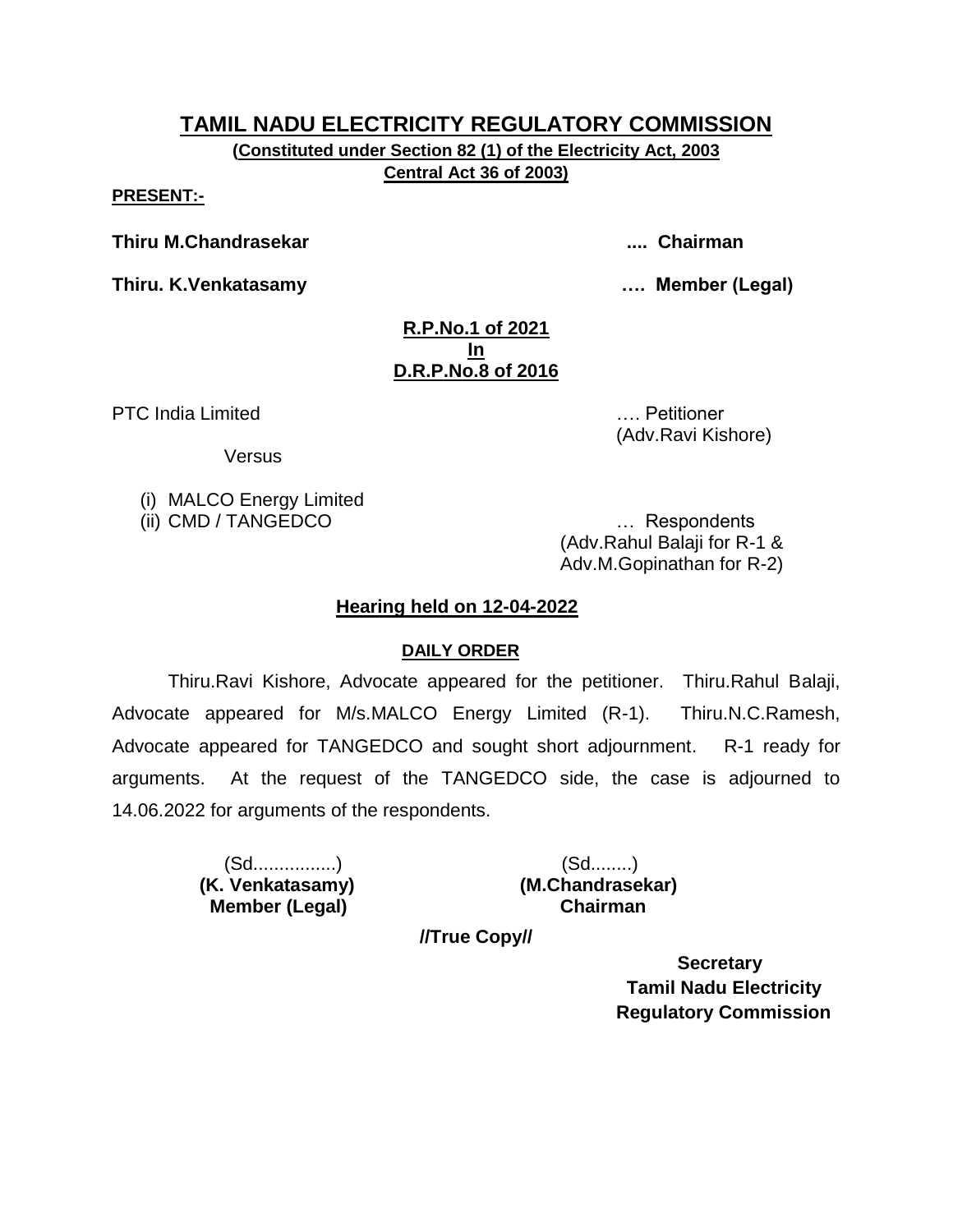**(Constituted under Section 82 (1) of the Electricity Act, 2003 Central Act 36 of 2003)**

**PRESENT:-**

**Thiru M.Chandrasekar .... Chairman**

**Thiru. K.Venkatasamy …. Member (Legal)**

#### **R.P.No.5 of 2021 in D.R.P.No.8 of 2016**

CE/PPP, TANGEDCO …. Petitioner

Versus

(i) M/s.MALCO Energy Limited

(ii) PTC India Limited … Respondents

(Adv.Rahul Balaji for R-1 & Adv.Ravi Kishore for R-2)

(Adv.M.Gopinathan)

# **Hearing held on 12-04-2022**

### **DAILY ORDER**

Thiru.N.C.Ramesh, Senior Advocate appeared for TANGEDCO and sought short adjournment. Thiru.Rahul Balaji, Advocate appeared for M/s.MALCO Energy Limited (R-1). Thiru.Ravi Kishore, Advocate appeared for PTC India Limited (R-2). Respondents are ready for arguments. At the request of the petitioner side, the case is adjourned to 14.06.2022 for arguments.

> (Sd................) (Sd........)  **Member (Legal) Chairman**

 **(K. Venkatasamy) (M.Chandrasekar)**

**//True Copy//**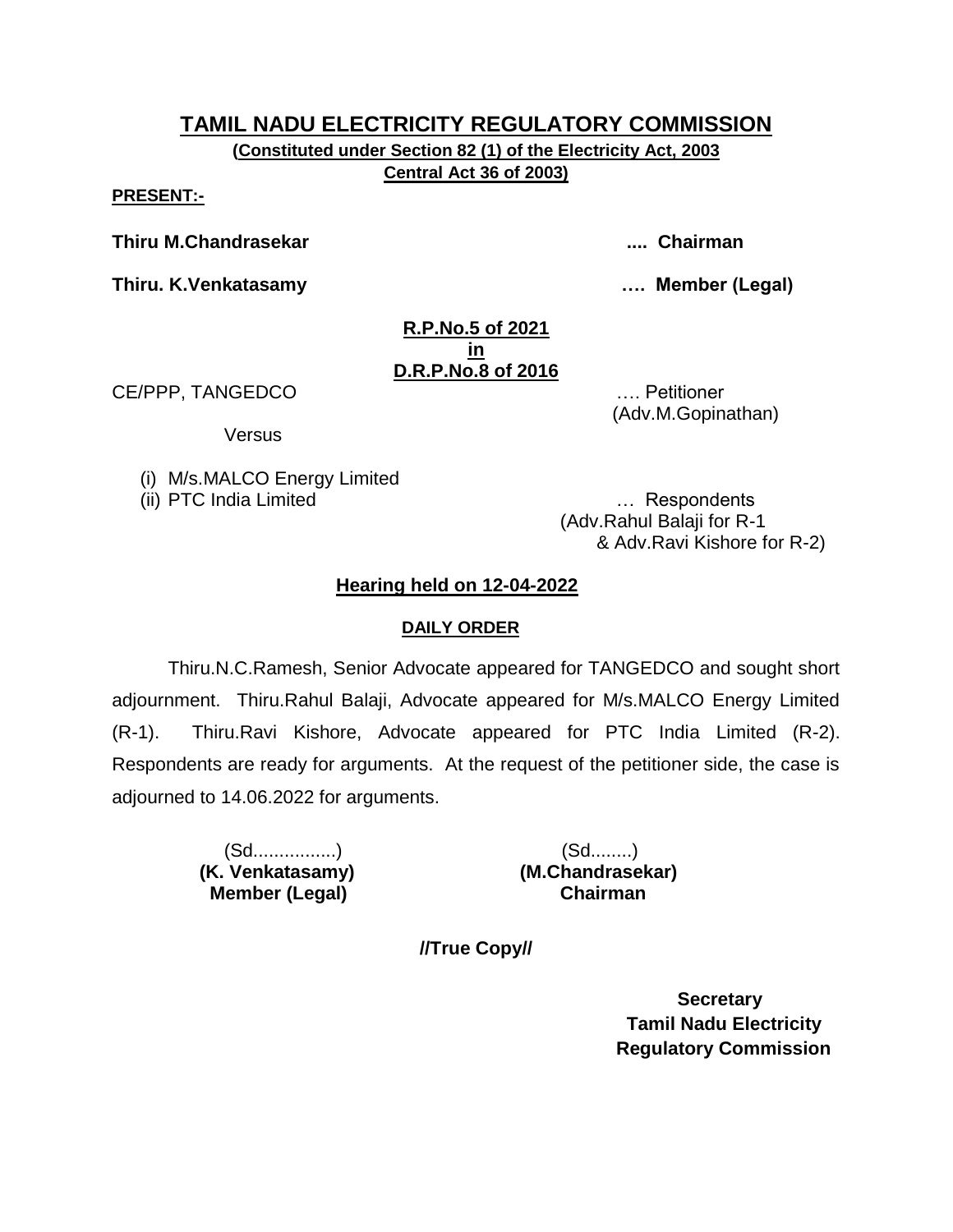**(Constituted under Section 82 (1) of the Electricity Act, 2003 Central Act 36 of 2003)**

**PRESENT:-**

**Thiru M.Chandrasekar .... Chairman**

**Thiru. K.Venkatasamy …. Member (Legal)**

#### **R.P.No.6 of 2021 in M.P.No.14 of 2012**

M/s.The Tata Power Co. Limited ….. Petitioner

(SKV Law Offices)

Versus

(i) CMD/TANGEDCO

(ii) SLDC & Ors. … Respondents (Adv.M.Gopinathan & Adv.V.Anil Kumar)

# **Hearing dated : 12-04-2022**

# **DAILY ORDER**

Thiru.Jatin Ghuliani, Advocate from M/s.SKV Law Offices appeared for the petitioner. Thiru.M.Gopinathan, Standing Counsel for TANGEDCO appeared. Thiru.N.C.Ramesh, Advocate appeared for TANGEDCO & SLDC. At the request of the respondents side, the case is adjourned to 17.05.2022 for arguments.

> (Sd............) (Sd........) **(K. Venkatasamy) (M.Chandrasekar) Member (Legal) Chairman**

**//True Copy//**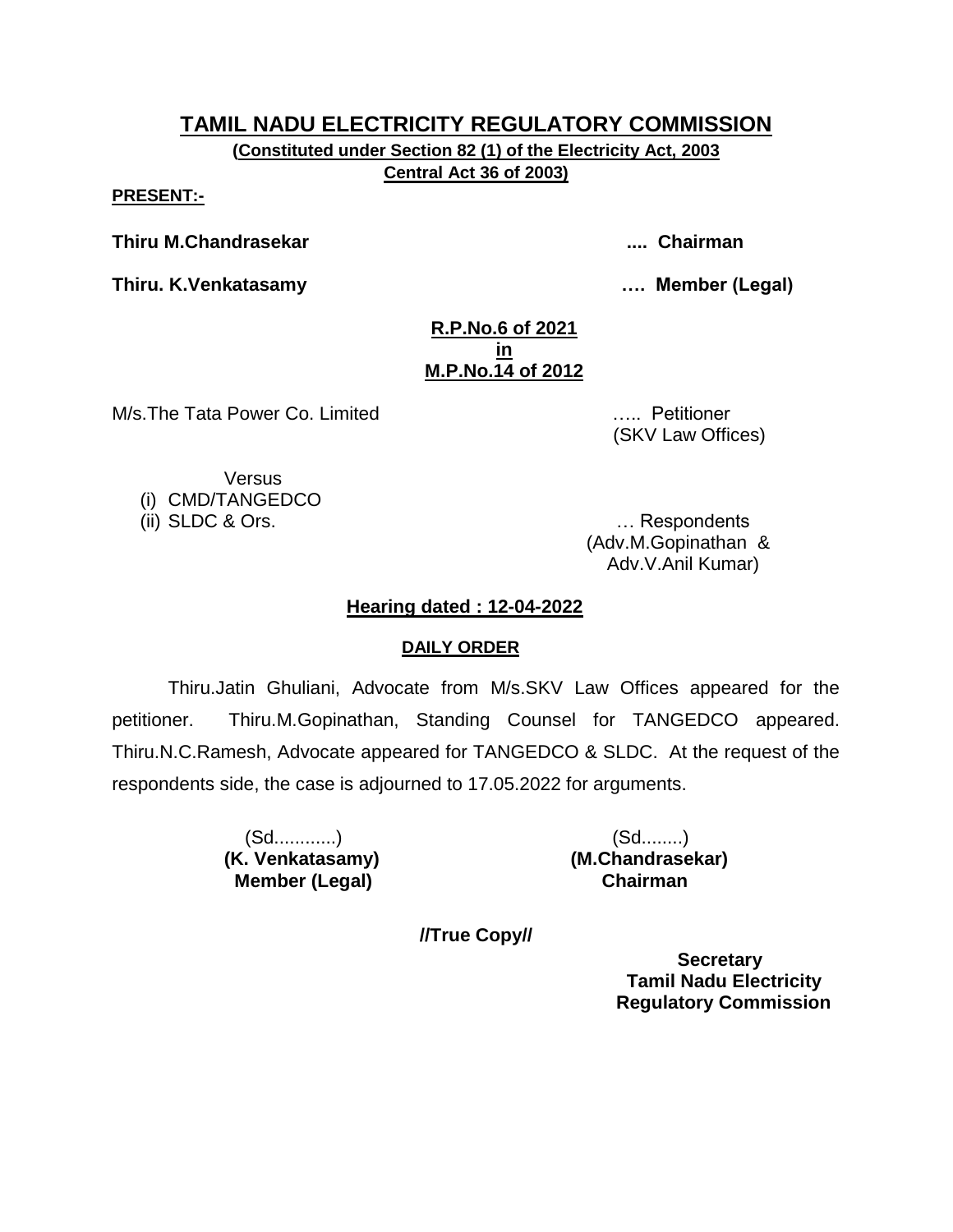**(Constituted under Section 82 (1) of the Electricity Act, 2003 Central Act 36 of 2003)**

**PRESENT:-**

**Thiru M.Chandrasekar .... Chairman**

**Thiru. K.Venkatasamy …. Member (Legal)**

#### **R.P.No.7 of 2021 in M.P.No.25 of 2021**

Rajah Muthiah Chettiar Charitable & Educational Trust .... Petitioner

(Adv. T.Balaji)

Versus

(i) CMD / TANGEDCO

(ii) CFC/Regulatory Cell, TANGEDCO …. Respondents

(Adv.M.Gopinathan)

# **Hearing held on 12-04-2022**

# **DAILY ORDER**

Thiru.Ashwin Shanbhag, Junior to Thiru.T.Balaji, Advocate appeared for the petitioner and sought short adjournment for senior engagement. Thiru.M.Gopinathan, Standing Counsel for TANGEDCO appeared. At the request of the petitioner side, the case is adjourned to 17.05.2022 for arguments.

> (Sd............) (Sd........)  **Member (Legal) Chairman**

**(K. Venkatasamy) (M.Chandrasekar)**

**//True Copy//**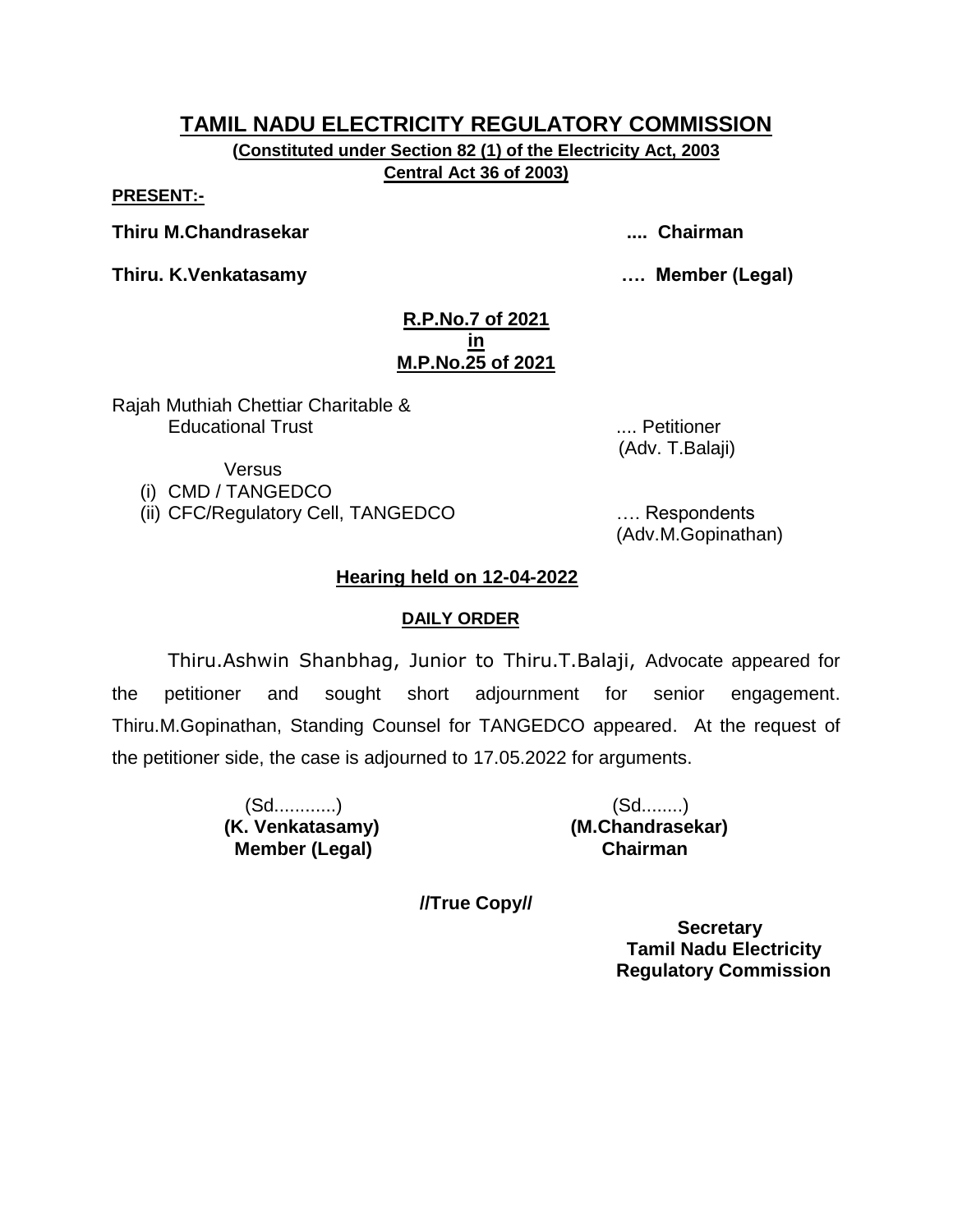**(Constituted under Section 82 (1) of the Electricity Act, 2003 Central Act 36 of 2003)**

#### **PRESENT:-**

**Thiru M.Chandrasekar .... Chairman**

**Thiru. K.Venkatasamy …. Member (Legal)**

# **M.P.No.37 of 2021**

M/s.Kamuthi Renewable Energy Limited .... Petitioner

Versus

i) CMD / TANGEDCO **in the set of the set of the set of the set of the set of the set of the set of the set of the set of the set of the set of the set of the set of the set of the set of the set of the set of the set of th** 

(Adv. Rahul Balaji )

(Adv.M.Gopinathan)

# **Hearing held on 12-04-2022**

# **DAILY ORDER**

Thiru.Rahul Balaji, Advocate appeared for the petitioner. Thiru.N.C.Ramesh, Senior Advocate appeared for TANGEDCO and sought short adjournment. Petitioner side ready for arguments. Thiru.V.Anil Kumar, Standing Counsel for TANTRANSCO appeared. At the request of the TANGEDCO side, the case is adjourned to 07.06.2022 for arguments.

> (Sd................) (Sd........)  **Member (Legal) Chairman**

 **(K. Venkatasamy) (M.Chandrasekar)**

**//True Copy//**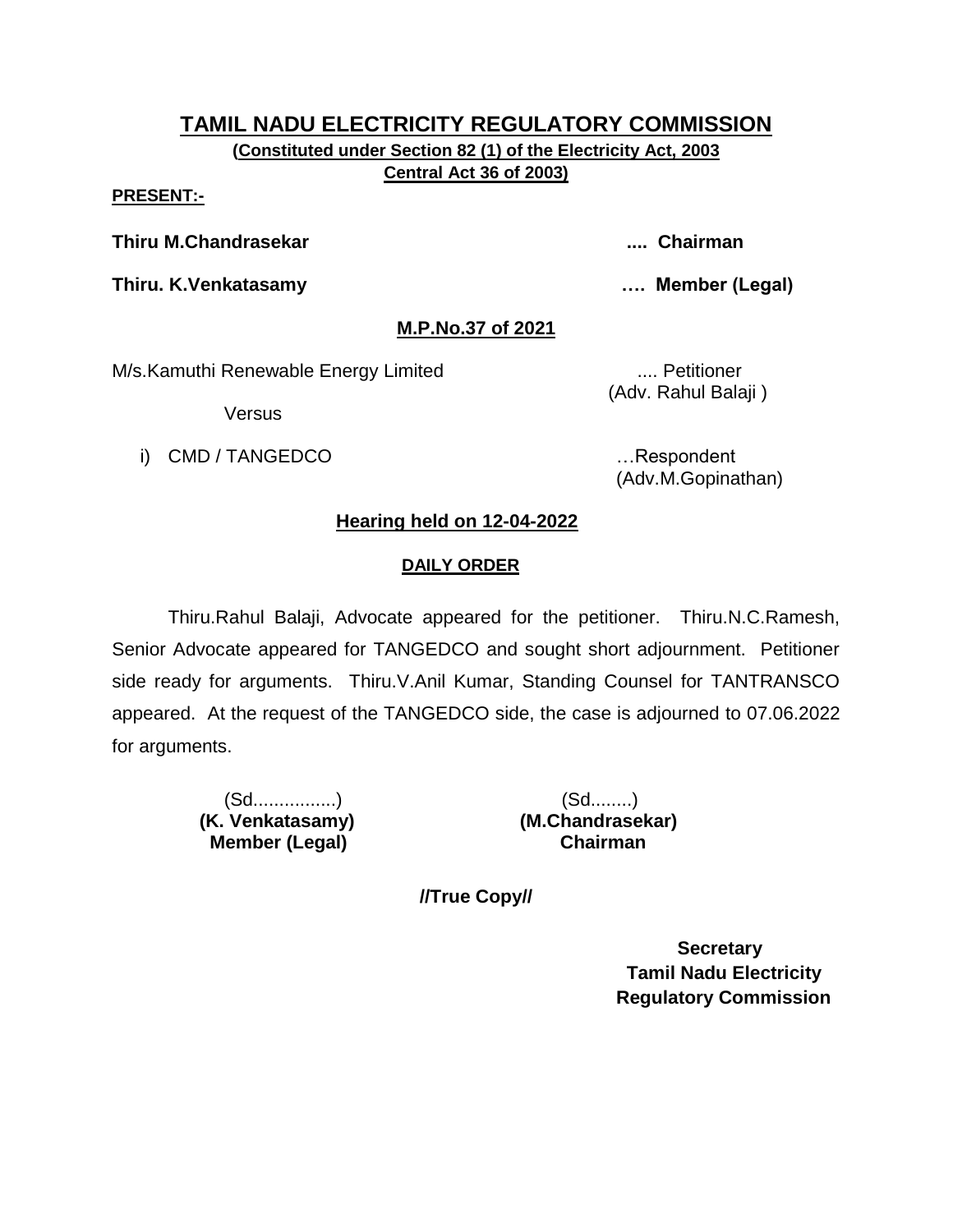#### **TAMIL NADU ELECTRICITY REGULATORY COMMISSION (Constituted under Section 82 (1) of the Electricity Act, 2003 Central Act 36 of 2003)**

#### **PRESENT:-**

#### **Thiru M.Chandrasekar .... Chairman**

#### **Thiru. K.Venkatasamy …. Member (Legal)**

### **T.A.No.14, 60, 26, 16, 49, 22, 35, 36, 43, 44, 45, 47, 57, 61 of 2022**

M/s.A.R.S.Metals Limited & others .... Petitioners

 (Adv.Rahul Balaji, Adv.Vinod Kumar & Others)

Versus

i) CMD / TANGEDCO & Ors. **Example 20** in the second control of the second control of the second control of the second control of the second control of the second control of the second control of the second control of the s

(AGP.Richardson Wilson)

#### **Hearing held on 12-04-2022 DAILY ORDER**

The Advocates appeared for the petitioners. Thiru.Richardson Wilson, Additional Government Pleader appeared for TANGEDCO. Commission directed the petitioners to pay required court fee as applicable at the time of transfer by High Court and file the relevant documents in 3 green copies and 5 white copies along with vakalath. Commission also directed the respondents to file the counter affidavit before 14.06.2022. The case is adjourned to 14.06.2022 for filing counter and arguments subject to payment of court fees as applicable at the time of transfer by the Hon"ble High Court.

> (Sd................) (Sd........)  **(K. Venkatasamy) (M.Chandrasekar) Member (Legal)**

**//True Copy//**